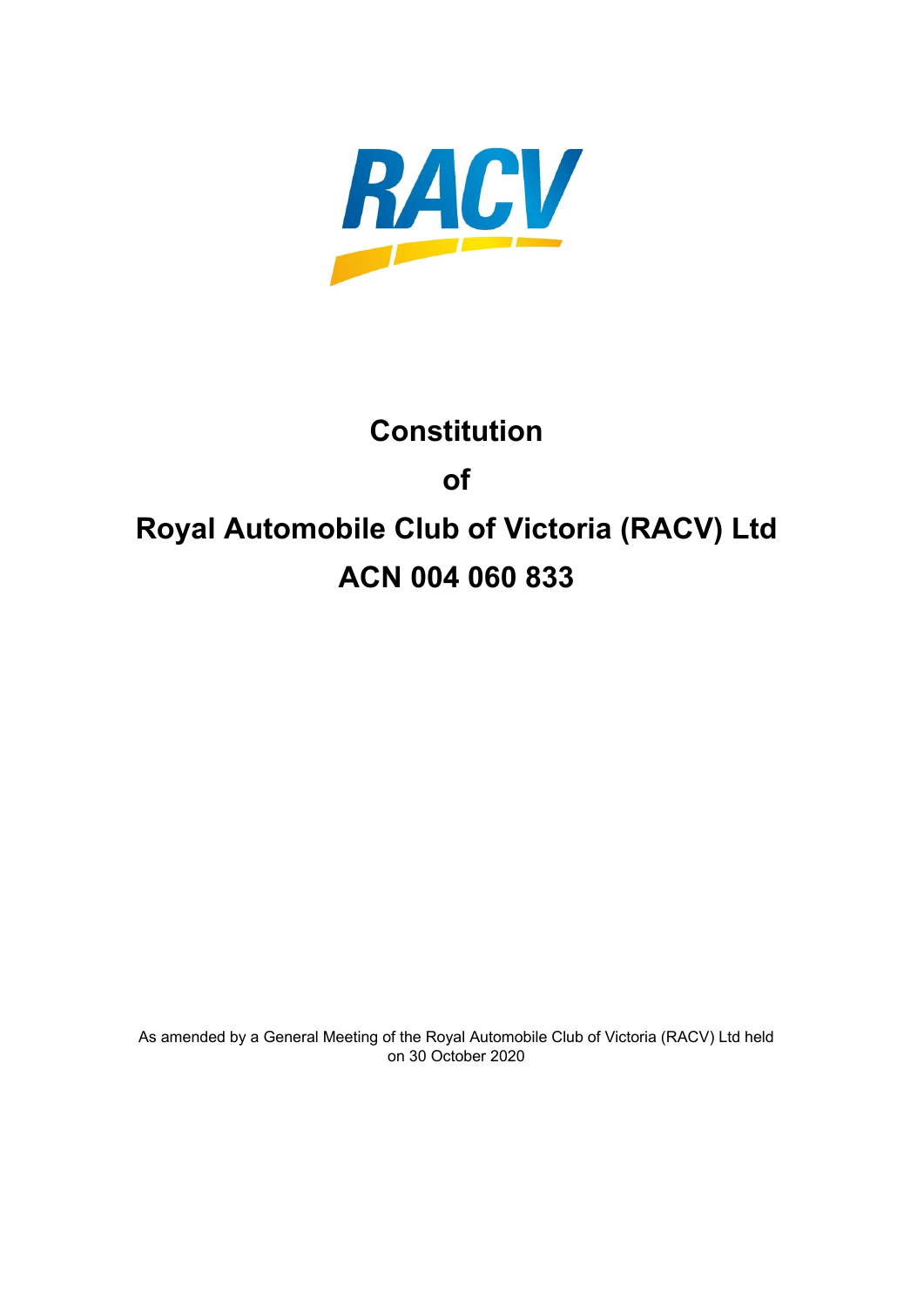# **TABLE OF CONTENTS**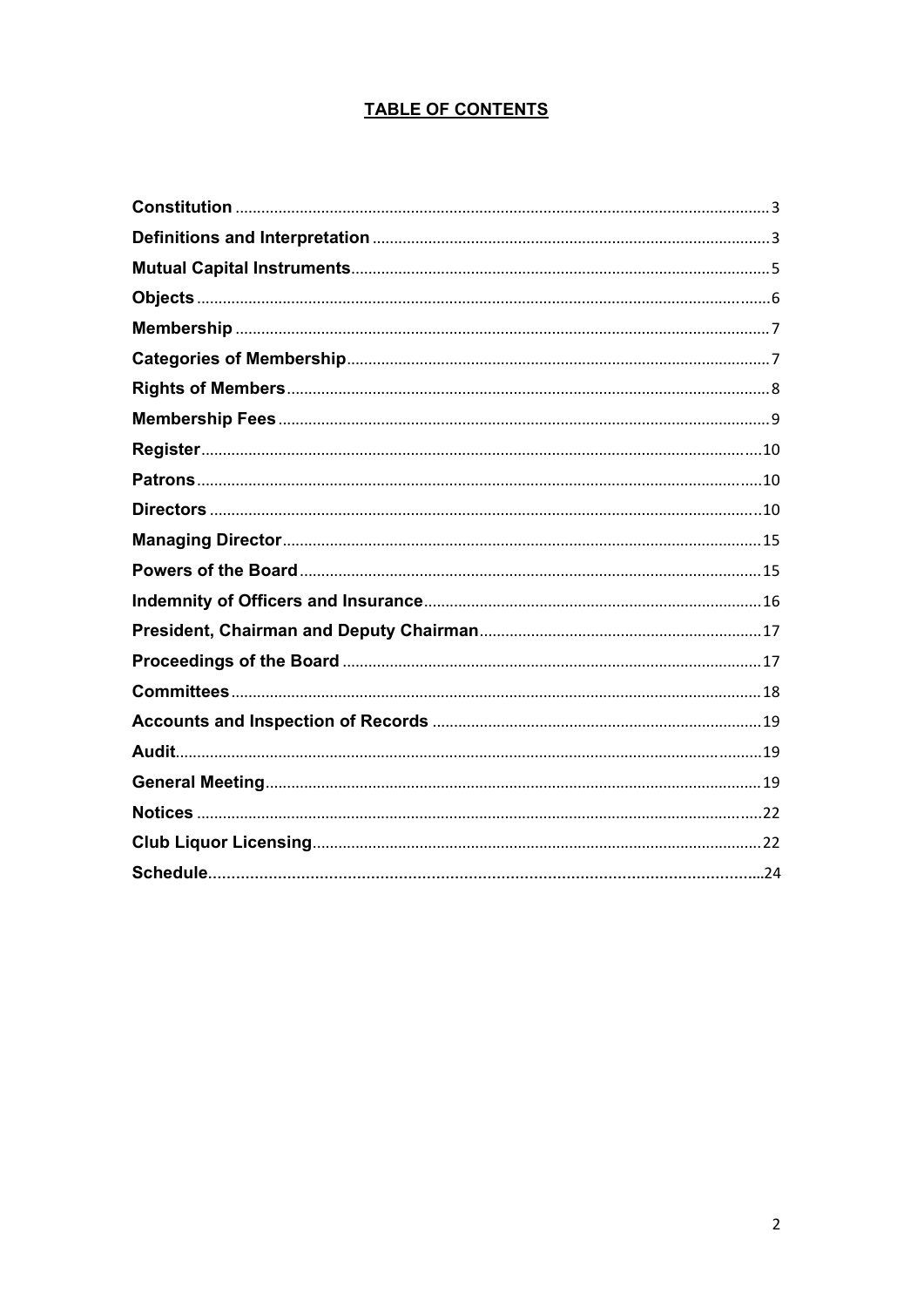# **Constitution**

# **of**

# **Royal Automobile Club of Victoria (RACV) Ltd ACN 004 060 833**

# **Definitions and Interpretation**

1. (a) In this Constitution, unless the contrary intention appears defined terms have the following meaning:

| <b>Term</b>                                                   | <b>Definition</b>                                                                                                                                                                                                                                                                                                                                                                                                                    |
|---------------------------------------------------------------|--------------------------------------------------------------------------------------------------------------------------------------------------------------------------------------------------------------------------------------------------------------------------------------------------------------------------------------------------------------------------------------------------------------------------------------|
| Act                                                           | Corporations Act 2001(Cth)                                                                                                                                                                                                                                                                                                                                                                                                           |
| <b>Annual General Meeting</b>                                 | the General Meeting referred to in Rule 86                                                                                                                                                                                                                                                                                                                                                                                           |
| <b>Associate Member</b>                                       | is defined in the By Laws                                                                                                                                                                                                                                                                                                                                                                                                            |
| <b>Board and Board of</b><br><b>Directors</b>                 | the Directors of the Club in office for the time being or<br>a quorum of the Directors present at a meeting of the<br><b>Board of Directors</b>                                                                                                                                                                                                                                                                                      |
| <b>Business Day</b>                                           | any day other than a Saturday, a Sunday or a gazetted<br>public holiday in metropolitan Melbourne;                                                                                                                                                                                                                                                                                                                                   |
| <b>By Laws</b>                                                | the by-laws of the Club in accordance with Rule 60                                                                                                                                                                                                                                                                                                                                                                                   |
| <b>Chief Executive Officer or</b><br><b>Managing Director</b> | the person appointed to such office in accordance with<br>Rule <sub>56</sub>                                                                                                                                                                                                                                                                                                                                                         |
| Club                                                          | the Royal Automobile Club of Victoria (RACV) Ltd                                                                                                                                                                                                                                                                                                                                                                                     |
| <b>Club Premises</b>                                          | means, for the purposes of Rule 95 (Club Liquor<br>Licence) those parts of Club premises situated at 501<br>Bourke Street, Melbourne and at 122 Healesville-<br>Kinglake Road, Healesville and respectively known as<br>the RACV City Club and the RACV Country Club and<br>those parts of any other Club premises in relation to<br>which a Full Club Licence is held by the Club under the<br>Liquor Control Reform Act 1998 (Vic) |
| <b>Committee</b>                                              | any committee established pursuant to Rule 79 or 80                                                                                                                                                                                                                                                                                                                                                                                  |
| <b>Country Member</b>                                         | is defined in the By Laws                                                                                                                                                                                                                                                                                                                                                                                                            |
| <b>Deputy Chairman</b>                                        | a Director elected to such role in accordance with Rule<br>67                                                                                                                                                                                                                                                                                                                                                                        |
| <b>Director</b>                                               | any person occupying the position of a director of the<br>Club                                                                                                                                                                                                                                                                                                                                                                       |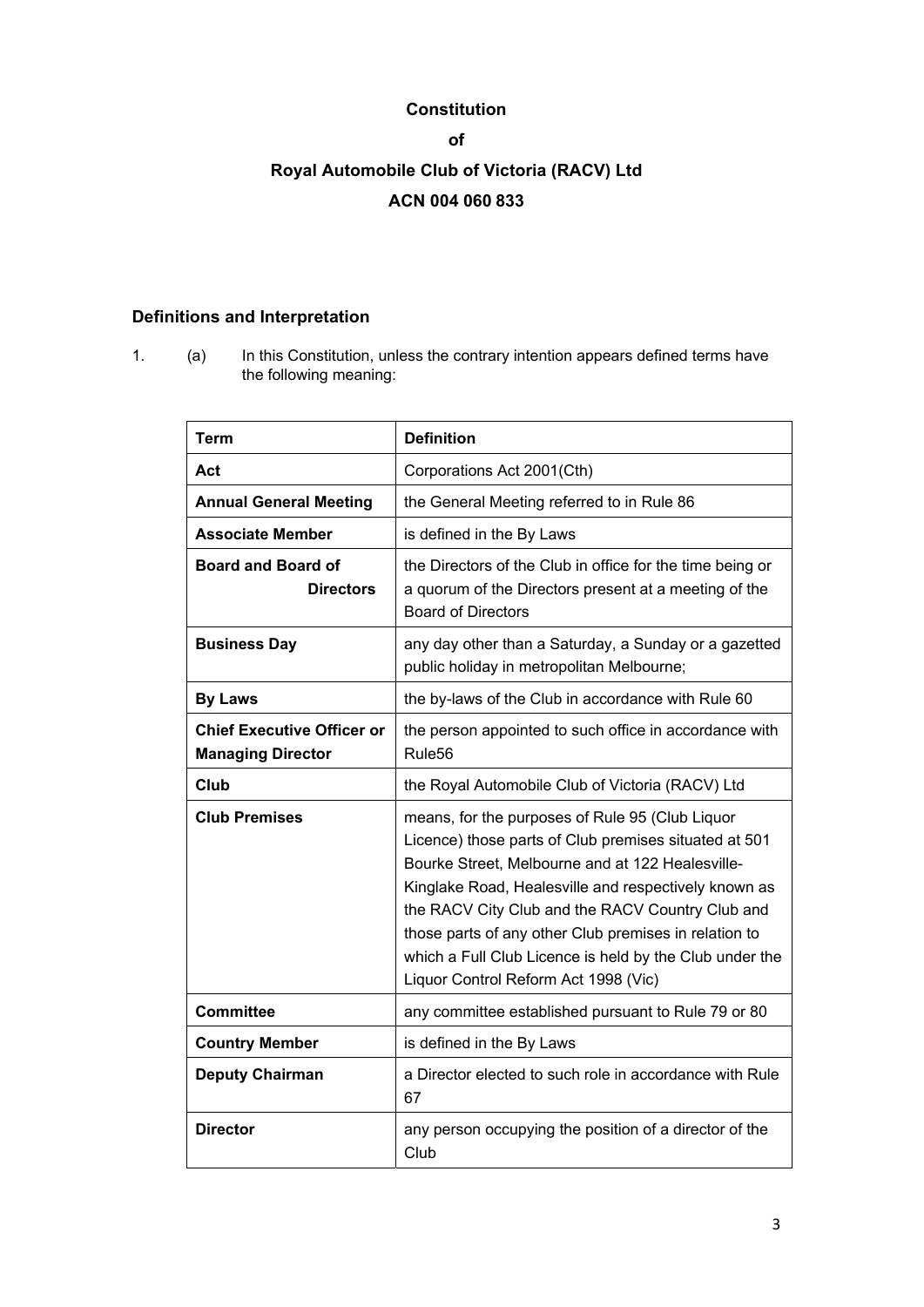| Term                                          | <b>Definition</b>                                                                                                                                                              |
|-----------------------------------------------|--------------------------------------------------------------------------------------------------------------------------------------------------------------------------------|
| <b>General Meeting</b>                        | a meeting of Members of the Club duly called and<br>constituted in accordance with this Constitution and the<br>Act                                                            |
| <b>Honorary Member</b>                        | a Member admitted by the Board to that membership<br>category in accordance with Rule 20                                                                                       |
| <b>Interstate Member</b>                      | is defined in the By Laws                                                                                                                                                      |
| <b>Life Member</b>                            | a person granted life membership of one of the<br>membership categories set out in Rules 16(b) to 16(e)<br>(inclusive) in accordance with Rule 17                              |
| <b>Member</b>                                 | any person entered in the Register as a Member for<br>the time being of the Club                                                                                               |
| MCI                                           | (short for mutual capital instrument) has the meaning<br>given to the term in section 9 of the Act                                                                             |
| <b>MCI Holder</b>                             | a holder of an MCI                                                                                                                                                             |
| <b>Ordinary Member</b>                        | is defined in Rule 16                                                                                                                                                          |
| <b>Penalty Unit</b>                           | the amount fixed from time to time by the Treasurer of<br>the State of Victoria under section 5(3) of the Monetary<br>Units Act 2004 (Vic)                                     |
| <b>President and Chairman</b><br>of the Board | a Director elected to such a role in accordance with<br>Rule 65                                                                                                                |
| <b>Register</b>                               | the register of members to be kept pursuant to the Act<br>and in accordance with Rule 34                                                                                       |
| <b>Registered Address</b>                     | in relation to a Member, the latest address of the<br>Member in the Register, and, if the Member is a<br>natural person, means the latest residential address of<br>the Member |
| <b>Registered Office</b>                      | the registered office for the time being of the Club                                                                                                                           |
| <b>Resolution</b>                             | a resolution other than a special resolution                                                                                                                                   |
| <b>Schedule</b>                               | the Schedule to this Constitution                                                                                                                                              |
| <b>Secretary</b>                              | any person appointed to perform the duties of<br>secretary of the Club                                                                                                         |
| <b>Service Member</b>                         | is defined in the By Laws                                                                                                                                                      |
| <b>Temporary Member</b>                       | A Member admitted by the Board to that membership<br>category in accordance with Rule 21                                                                                       |
| <b>Town Member</b>                            | is defined in the By-Laws                                                                                                                                                      |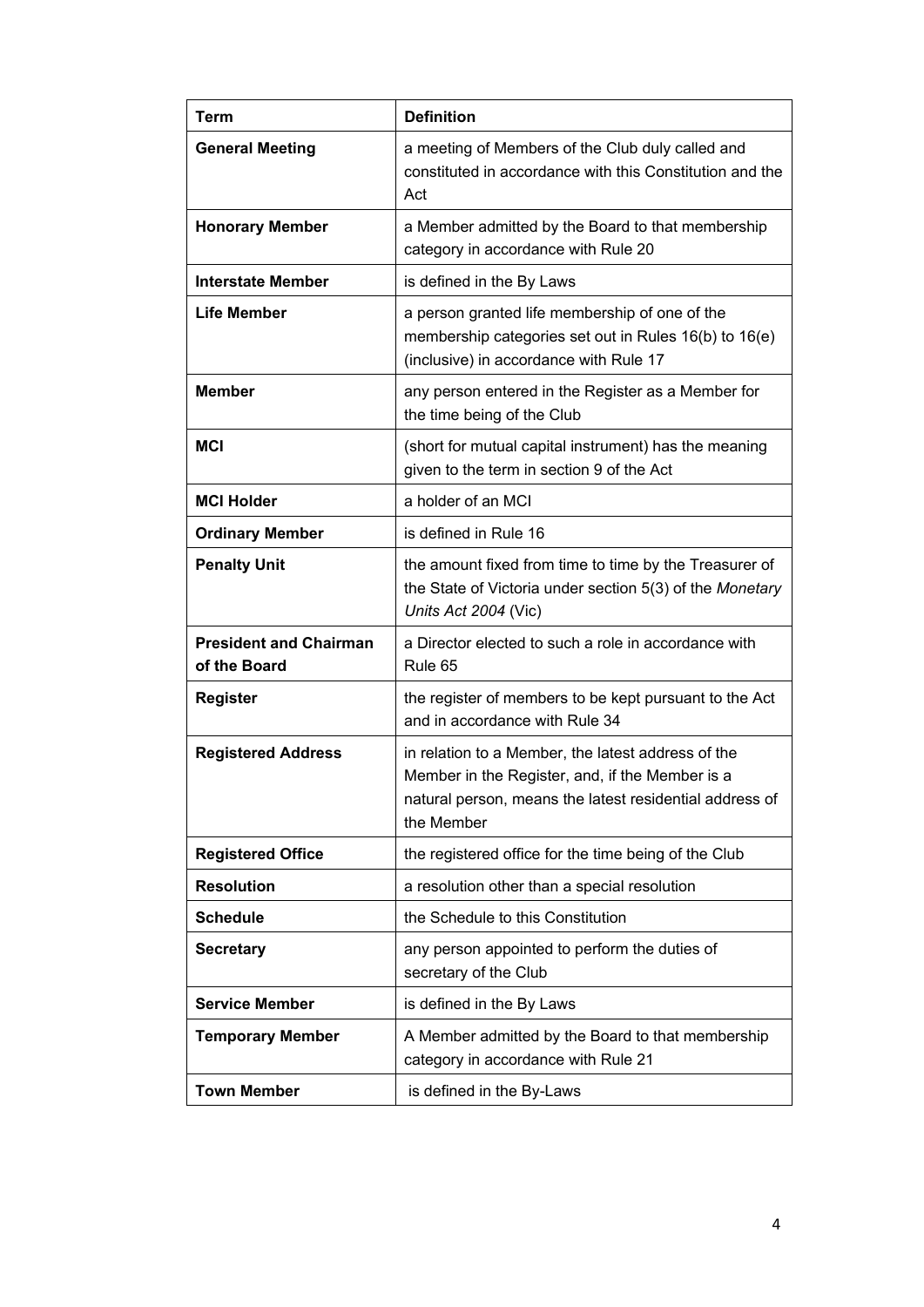- (b) Unless the contrary intention appears,
	- (i) "**Person**" and words importing persons shall include partnerships, associations, and bodies corporate, unincorporated bodies and all other entities or associations recognised by law as well as individuals;
	- (ii) Headings are for convenience only and do not affect interpretation;
	- (iii) Singular includes plural and vice versa and words importing any gender shall include all other genders;
	- (iv) A reference to any legislation or to any provision of any legislation includes any modification or re-enactment of it, any legislative provision substituted for it, and all regulations and statutory instruments issued under it; and
	- (v) A word or phrase given a meaning in the Act has the same meaning in this Constitution. If a word of phrase is defined, its other grammatical forms have a corresponding meaning;
	- (vi) A reference to a Rule is a reference to a rule of this Constitution;
	- (vii) The replaceable rules contained in the Act do not apply to the Club.

# **Mutual Capital Instruments**

- 2. (a) The Club is intended to be an MCI mutual entity for the purposes of the Act. Subject to this Constitution and the Act, the Board may issue or allot MCIs (including, without limitation, MCIs which are issued upon conversion of another security) to any person on such terms and conditions as the Board of Directors may determine. MCIs shall be issued in accordance with, and subject to, the provisions set out in the Schedule.
	- (b) Subject to the Act, the Club may pay a dividend to MCI Holders in accordance with the terms of any issue of MCIs.
	- (c) For the avoidance of doubt, unless expressly stated otherwise in this Constitution:
		- (i) an MCI Holder is not a Member of the Club merely by virtue of holding an MCI;
		- (ii) an MCI Holder may be (or become) a Member of the Club if they are otherwise admitted to membership in accordance with this Constitution;
		- (iii) an MCI Holder who is also a Member of the Club is not deemed to be a Member (and the provisions of this Constitution relating to membership do not apply) in respect of any MCIs held by that person; and
		- (iv) the creation, issuance of, or the agreement to create or issue, or any amendment to this Constitution to facilitate the creation or issuance of, MCIs (including MCIs of different classes and with different rights) and the cancellation or variation of any rights attached to MCIs (or a class of MCIs) does not involve or amount to a demutualisation of the Club.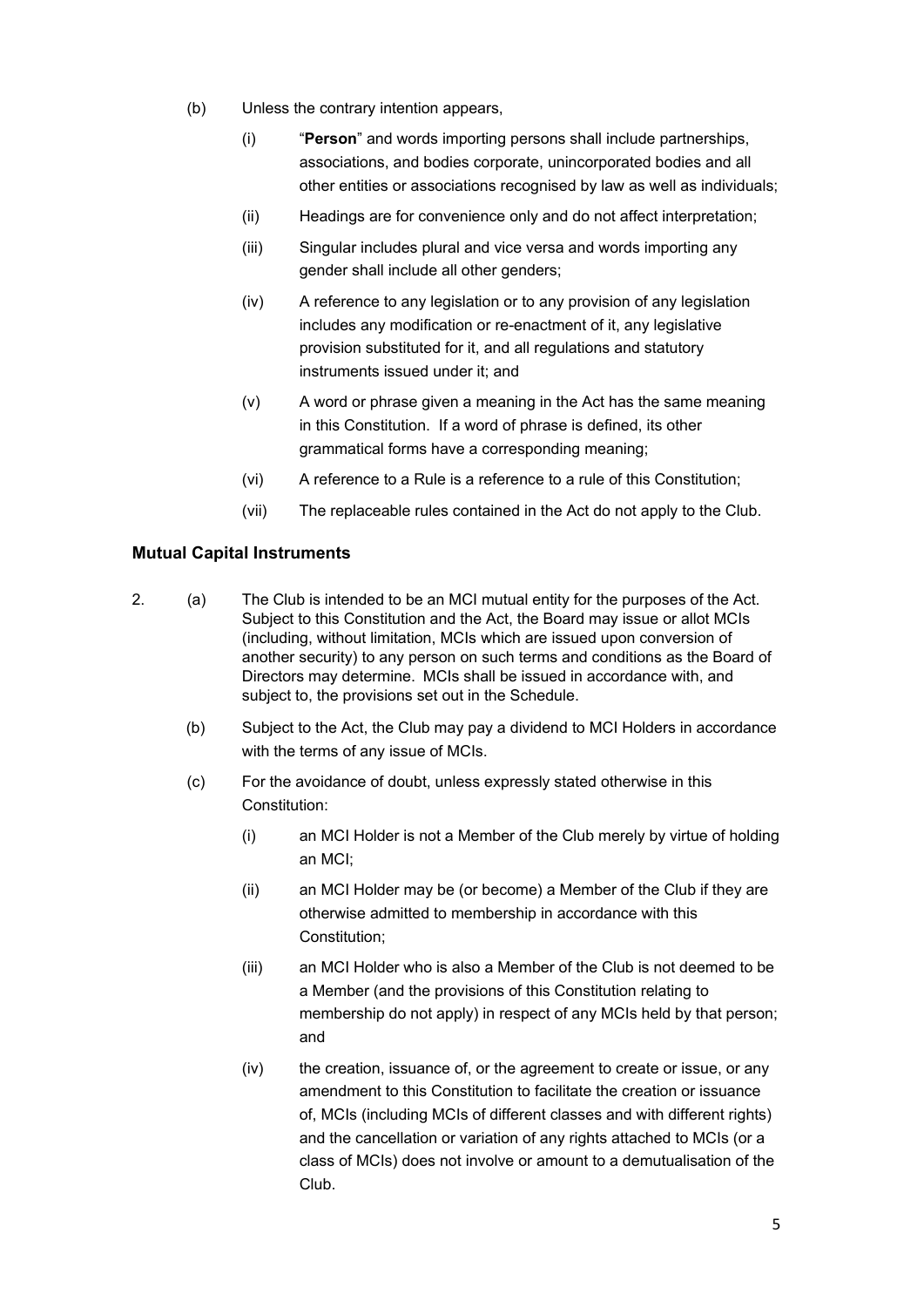# **Objects**

- 3. The objects of the Club are to conduct the following activities in our chosen fields of motoring, mobility, leisure, assurance, insurance, social wellbeing and the home;
	- (a) deliver a range of services and products;
	- (b) advocate for our members;
	- (c) deliver to members a range of benefits on RACV products and products from other organisations,
	- (d) seek to support the community by providing aid and support, whether financially or otherwise, for initiatives and institutions of a charitable, benevolent or like character,

and to do such other lawful things as are, in the opinion of the Board, incidental or conducive to the attainment of these objectives or any of them.

- 4. Subject to Rule 2(b), the income and property of the Club shall be applied solely towards the promotion of the objects of the Club as set forth in this Constitution, and no portion thereof shall be paid or transferred directly or indirectly, by way of dividend, bonus or otherwise, howsoever by way of profit to the Members of the Club provided that nothing herein shall prevent the payment of remuneration to any officer or employee of the Club or any other person for any services to the Club.
- 5. If the Club converts to a Club limited by shares, Directors, Officers and employees of the Club shall not be entitled to receive any additional shares, share options or other entitlements as part of, or incidental to the conversion, other than those offered to them in their capacity as Members of the Club.
- 6. (a) The liability of the Members is limited by guarantee.
	- (b) Every member of the Club undertakes to contribute to the assets of the Club, in the event of the same being wound up during the time that he or she is a member, or within one year afterwards, for payment of the debts and liabilities of the Club, contracted before the time at which he or she ceases to be a member, and of the costs, charges and expense of winding up the same, and for the adjustment of the rights of the contributories amongst themselves such amount as may be required not exceeding six dollars thirty cents (\$6.30).
- 7. If, upon the winding up or dissolution of the Club , there remains, after the satisfaction of all its debts and liabilities, any property whatsoever, including any payments to MCI Holders, the same shall not be paid to or distributed among the members of the Club , but shall be given or transferred to some other institution or institutions having objects similar to the objects of the Club , such institution or institutions to be determined by the members of the Club at or before the time of dissolution or in default thereof by such Judge of the Supreme Court of Victoria as may have or acquire jurisdiction in the matter.
- 8. The Club is intended to operate on behalf of its Members on an independent basis that is free from political association.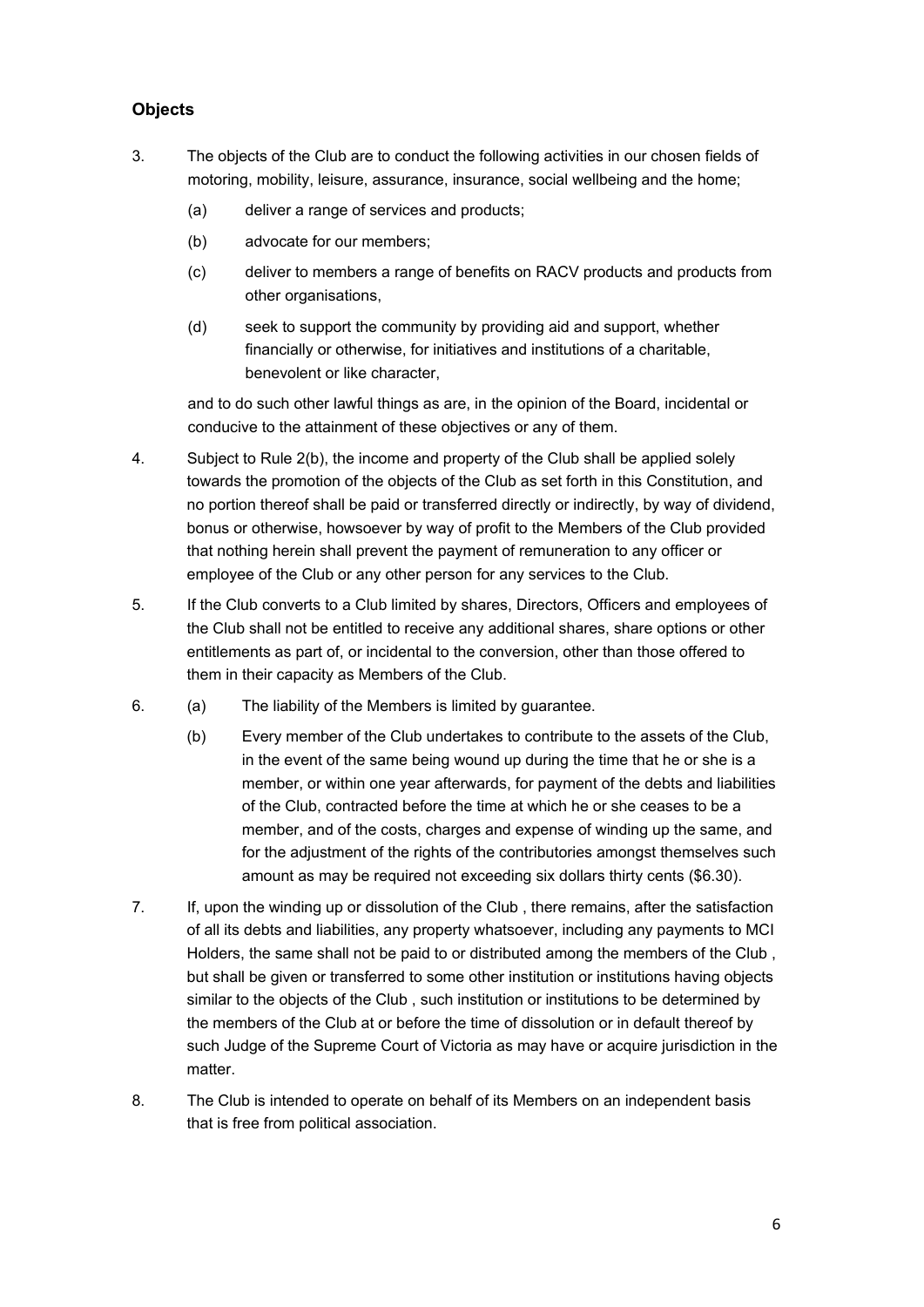# **Membership**

- 9. For the purpose of registration, the number of Members of the Club is declared to be unlimited.
- 10. A person who agrees to become a Member of the Club and whose name is entered in the Register, after satisfying such conditions as the Board may from time to time determine, becomes a Member of the Club.
- 11. The Board may refuse to admit any person as a Member and shall not be bound to give any reason for so refusing. The payment of any fees or the receipt of any membership identification by any person shall not bind the Club to admit such person to membership, but if he or she shall not be admitted all fees paid shall be refunded and he or she shall on demand return to the Club any membership identification and any other documents issued by the Club.
- 12. The Board may at any time, despite the payment of the subscription by a Member, expel such Member from the Club and remove such member from the Register without giving any reason. In the event of such removal before the term has expired for which such Member's subscription shall have been paid, the Member so removed shall be entitled to a proportionate refund of the subscription from the date of removal to the time when the membership would have expired.
- 13. The Board may approve, on such terms as it may determine, the transfer of:
	- (a) a Member's membership to any person entitled to apply for membership and upon such approval the Board shall remove the transferor from the Register and enter the transferee in the Register; or
	- (b) a Member from one category of membership to another category for which he or she is eligible proved that no such transfer will entitle the Member to a proportionate refund of any subscription paid or due.
- 14. A Member may resign from membership at any time by giving written notice to that effect to the Secretary provided that the Member shall remain liable for any subscription or other debt due to the Club.

# **Categories of Membership**

- 15. Subject to this Constitution, the Board shall have power to prescribe the categories of membership of the Club and shall have the power by By-Law to fix qualifications, rights, privileges and obligations of the respective categories of Members.
- 16. For the purposes of this Constitution and subject to Rule 15, Ordinary Members of the Club shall include:
	- (a) Life Members;
	- (b) Town Members;
	- (c) Country Members;
	- (d) Interstate Members; and
	- (e) Associate Members.

Ordinary Members shall, in the case of a natural person, be at least 18 years of age.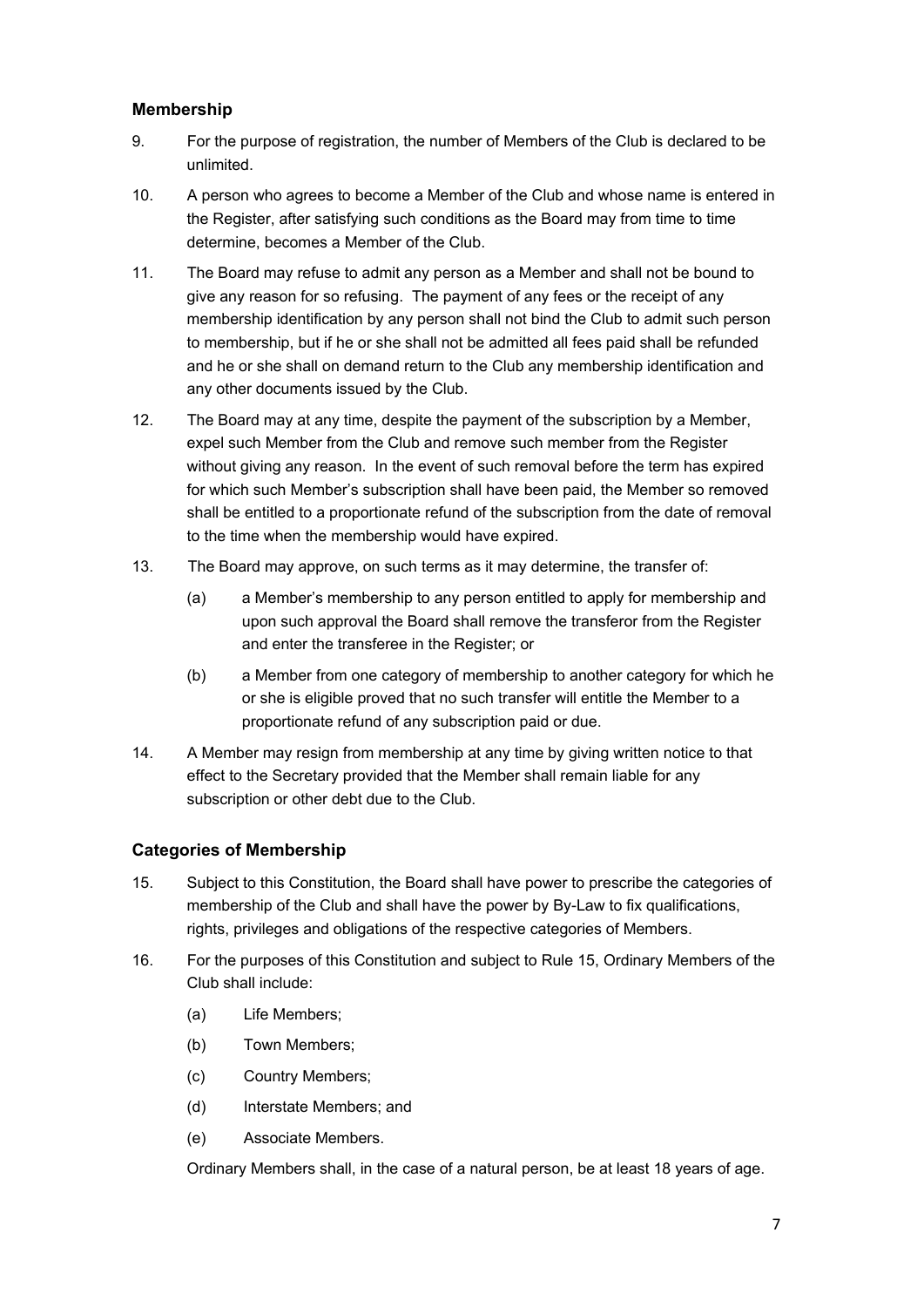Service Members and other categories of membership not referred to in paragraphs (a) to (e) above shall not be included amongst the Ordinary Members of the Club.

- 17. The Board may grant life membership of such category of membership as it considers appropriate to any person who, in the opinion of the Board, has rendered valuable services to the Club whether in the capacity of Member, patron, consultant, officer, employee or otherwise.
- 18. A person granted life membership of a category of membership in accordance with Rule 17 shall notwithstanding any other provision in this Constitution be entitled to all the privileges of membership of that category of membership for life without the payment of any further fees and subscriptions unless he or she shall cease to be a Member under the provisions of Rules 12, 14 or 30.
- 19. Unless otherwise determined by the Board, the following shall be eligible to become Associate Members:
	- (a) a spouse or partner of an Ordinary Member other than an Associate Member;
	- (b) a widow or widower of a deceased Ordinary Member other than an Associate Member;
	- (c) a child or grandchild, aged between 18 and 27 years, of an Ordinary Member; and
	- (d) any other person eligible to become an Associate Member in accordance with the By-Laws.

For the purposes of this Rule, the partner of an Ordinary Member shares a mutual commitment to a shared life to the exclusion of all other and lives with the Ordinary Member on a bona fide domestic basis.

- 20. The Board may admit as Honorary Members such persons as the Board in its discretion determines, on conditions that membership be for a period not exceeding 12 months and that membership may be renewed upon its expiration or revoked at any time.
- 21. The Board may admit the following persons as Temporary Members:
	- (a) members of clubs with reciprocal arrangements with the Club;
	- (b) persons who have applied for membership of the Club and whose applications are pending; and
	- (c) persons visiting any premises of the Club for the purpose of engaging in competitive sport with Members.

Temporary membership may be granted for a period not exceeding one month and that membership may be renewed upon its expiration or revoked at any time.

#### **Rights of Members**

22. A Member that is not a natural person must nominate in writing a natural person to represent the Member in exercising any right of the Member under this Constitution.23 Any exercise by a Member of a right under this Constitution carried out by a natural person nominated by the Member pursuant to Rule 22 shall be deemed to be a valid exercise of that right by that Member which is not open to challenge.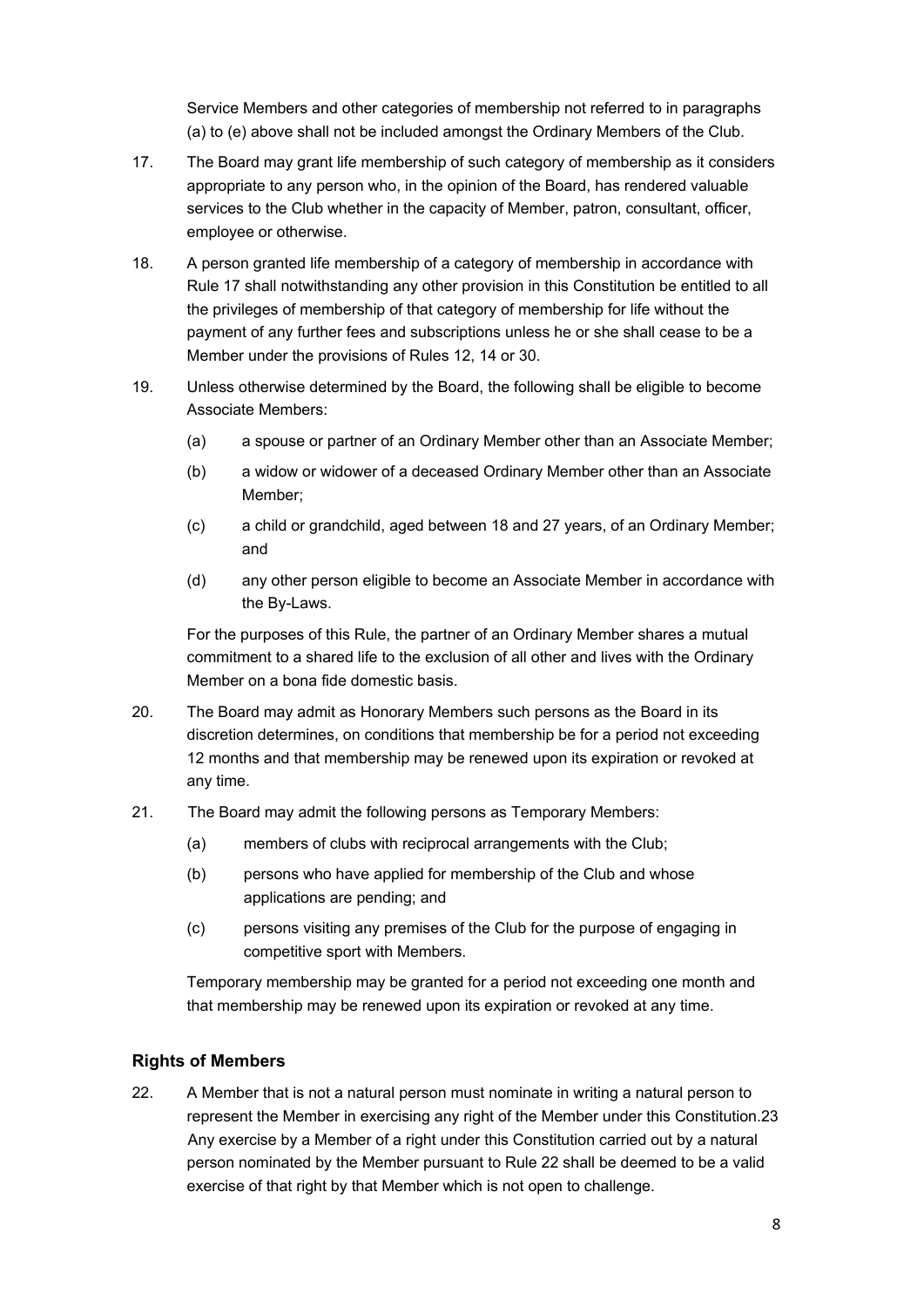- 23. Any exercise by a Member of a right under this Constitution carried out by a natural person nominated by the Member pursuant to Rule 22 shall be deemed to be a valid exercise of that right by that Member which is not open to challenge.
- 24. Except as may be expressly provided to the contrary in this Constitution none other than Ordinary Members shall be entitled to:
	- (a) vote at any election of Directors; or
	- (b) vote on any resolution at any General Meeting.
- 25. Service Members and Honorary Members shall be entitled:
	- (a) to receive notice of any General Meeting:
	- (b) in the case of the Annual General Meeting, to receive the accounts and reports required by the Act to be laid before the Annual General Meeting; and
	- (c) to speak upon resolutions before any General Meeting (but not to vote thereon except where expressly provided to the contrary by this Constitution or the Act).
- 26. Service Members shall be entitled to vote at any election of Directors in accordance with Rules 53 and 55.
- 27. The property, facilities and services of the Club shall be used and enjoyed by Members according to their respective rights as expressed in this Constitution and in By-Law
- 28. Except as provided otherwise in this Constitution and the By-Laws a Member resigning from the Club or ceasing to be a Member for any cause shall not be entitled to or use or have any claim upon any portion whatever of the property or funds of the Club.
- 29. No Member shall, without the consent in writing of the Club, publish or exhibit in any place any document, notice or sign which, in each case, is either in the nature of advertising or intimates to the public that the member is under the auspices or patronage of the Club.
- 30. Without prejudice to any other provision in this Constitution the Board may make vary or repeal By-Laws dealing with the conduct and discipline of Members. Such By-Laws may include but are not limited to By-Laws to establish procedures for the determination of complaints against Members, to prescribe unacceptable conduct, and to provide sanctions whether by way of suspension or expulsion from membership, reprimand or a fine not exceeding one Penalty Unit.

#### **Membership Fees**

- 31. There may be an entrance fee payable by applicants for membership plus an annual subscription payable by Members.
- 32. The entrance fees and annual subscriptions payable by Members shall be such sum as may from time to time be determined by the Board for each category of Member and such entrance fees and annual subscriptions shall be payable as and when the Board shall Direct. The Board may fix at different rates, suspend or waive payment of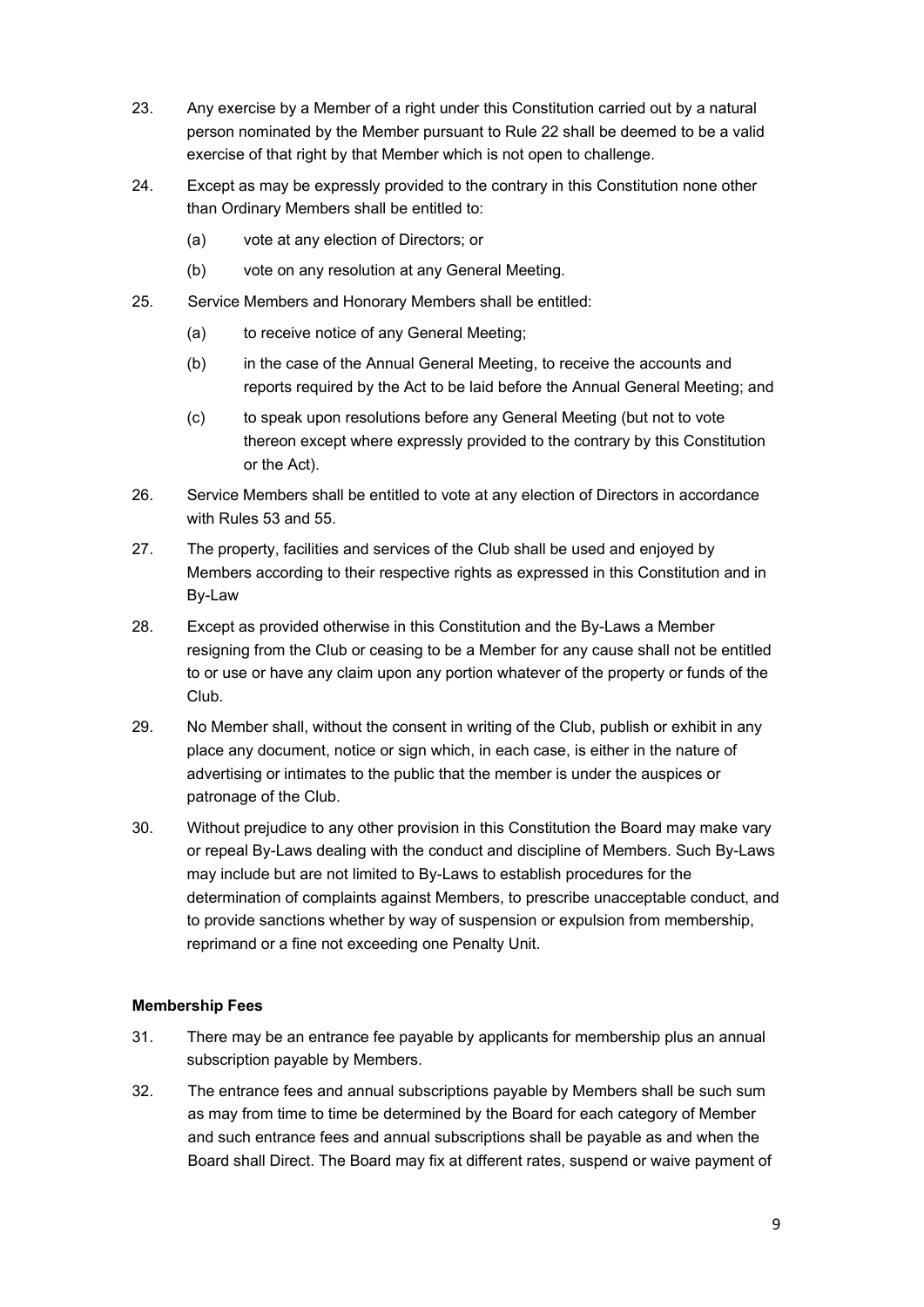the entrance fees and annual subscriptions in favour of any person or category of person wishing to become Members of the Club.

33. Any Member whilst his or her subscription is unpaid shall cease to have the right to vote. A Member whose subscription is not paid within one month after the due date for the payment thereof shall cease to enjoy any of the other benefits of membership. Should a subscription remain unpaid three months after the said due date the Member shall thereupon cease to be a Member.

# **Register**

- 34. The Club must maintain a register of members which shall contain the full names and addresses of Members and the date of their latest payment of subscriptions and such other particulars as the Board and the Act may prescribe and the Register shall be in such form as the Board may determine.
- 35. Every Member shall communicate any change in his or her address to the Club in writing or in any other manner determined by the Club from time to time and any such change of address shall be entered in the Register.

# **Patrons**

36. The Board may at any time appoint not more than five patrons and each such appointment shall be for such terms as the Board determines.

# **Directors**

- 37. Subject to Rule 52 the Club shall be governed by a Board of Directors consisting of not more than (11) Directors of which:
	- (a) there will not be more than six (6) Directors each of whom is an Ordinary Member or a nominee of an Ordinary Member under Rule 22. These Directors shall be elected by the Ordinary Members; and
	- (b) there will not be more than four (4) Directors each of whom is an Ordinary Member or a Service Member or a nominee of an Ordinary Member or a Service Member under Rule 22. These Directors shall be elected by the Ordinary Members and Service Members; and
	- (c) there will be one Managing Director, if appointed by the Board pursuant to Rule 56.
- 38. Rules 39 and 55 inclusive shall apply to Directors other than Managing Director.
- 39. Without limiting the term of election of Directors as provided in Rule 41:
	- (i) elections of Directors who are Ordinary Members or nominees of Ordinary Members under Rule 22 and elected by the Ordinary Members shall occur in 2021 and every two years thereafter; and
	- (ii) elections of Directors who are Ordinary Members or Service Members or a nominee of an Ordinary Member or a Service Member under Rule 22 and elected by the Ordinary Members and Service Members shall occur in 2020, and every two years thereafter.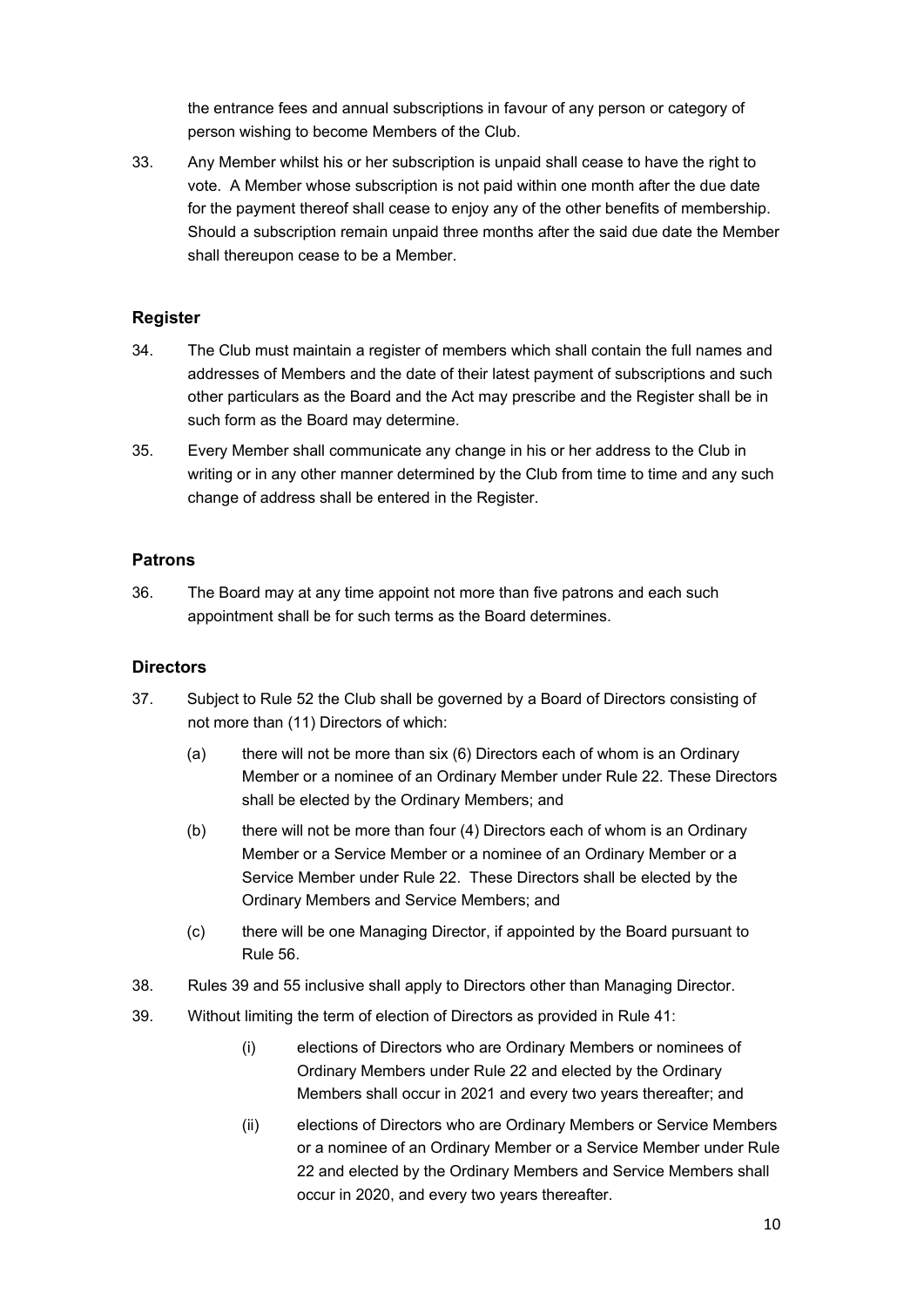- 40. Nominations for and elections of Directors shall be conducted pursuant to the provision of Rules 39, 41, 53, 54 and 55.
- 41. Subject to Rules 45 and 51:
	- (a) Each Director who was elected prior to 2019 shall continue to serve as a Director for the duration of the term for which he or she was most recently elected to serve, with such term to expire at the end of the Annual General Meeting in the final year of that term. Each such Director must retire from office at the end of such Annual General Meeting and, subject to this Constitution, will be eligible for re-election at the Annual General Meeting.
	- (b) Each Director who is elected at or after the 2019 Annual General Meeting shall be elected to serve for a term which shall expire at the end of the fourth Annual General Meeting from the date of his or her election. Each such Director must retire from office at the end of such Annual General Meeting and, subject to this Constitution, will be eligible for re-election at the Annual General Meeting.
- 42. No Member shall be eligible for election as a Director unless he or she:
	- (a) is a member of the category of membership by whom the Member seeks to be elected prior to nomination; and
	- (b) (i) is prepared to submit to such application or probity or similar checks as may be usual and necessary for; and
		- (ii) will not, nor will his or her election as a Director prejudice,

the holding by the Club of any government licence, consent or authority necessary or proper for the conduct of any of its activities.

- 43. No Member who:
	- (a) holds an elected state, federal or local government position or office; or
	- (b) is a candidate for an elected state, federal or local government position or office,

shall be eligible for election or appointment as a Director or to continue to serve as a Director.

- 44. No Member who:
	- (a) has been nominated for election to the office of Director in accordance with Rule 54 in any three years; and
	- (b) has not been elected to the office of Director in any of those years,

shall be eligible for election as a Director in the three years following the most recent election referred to in paragraph (a) above.

45. No person who has served or who will have served as a Director for a period of twelve years or more (whether in one continuous period or in several separate periods) as at 31 December in any year shall be eligible for election as a Director at the election to be conducted in that year or any subsequent year. For the avoidance of doubt, a Director must retire at or before the date of the Annual General Meeting which takes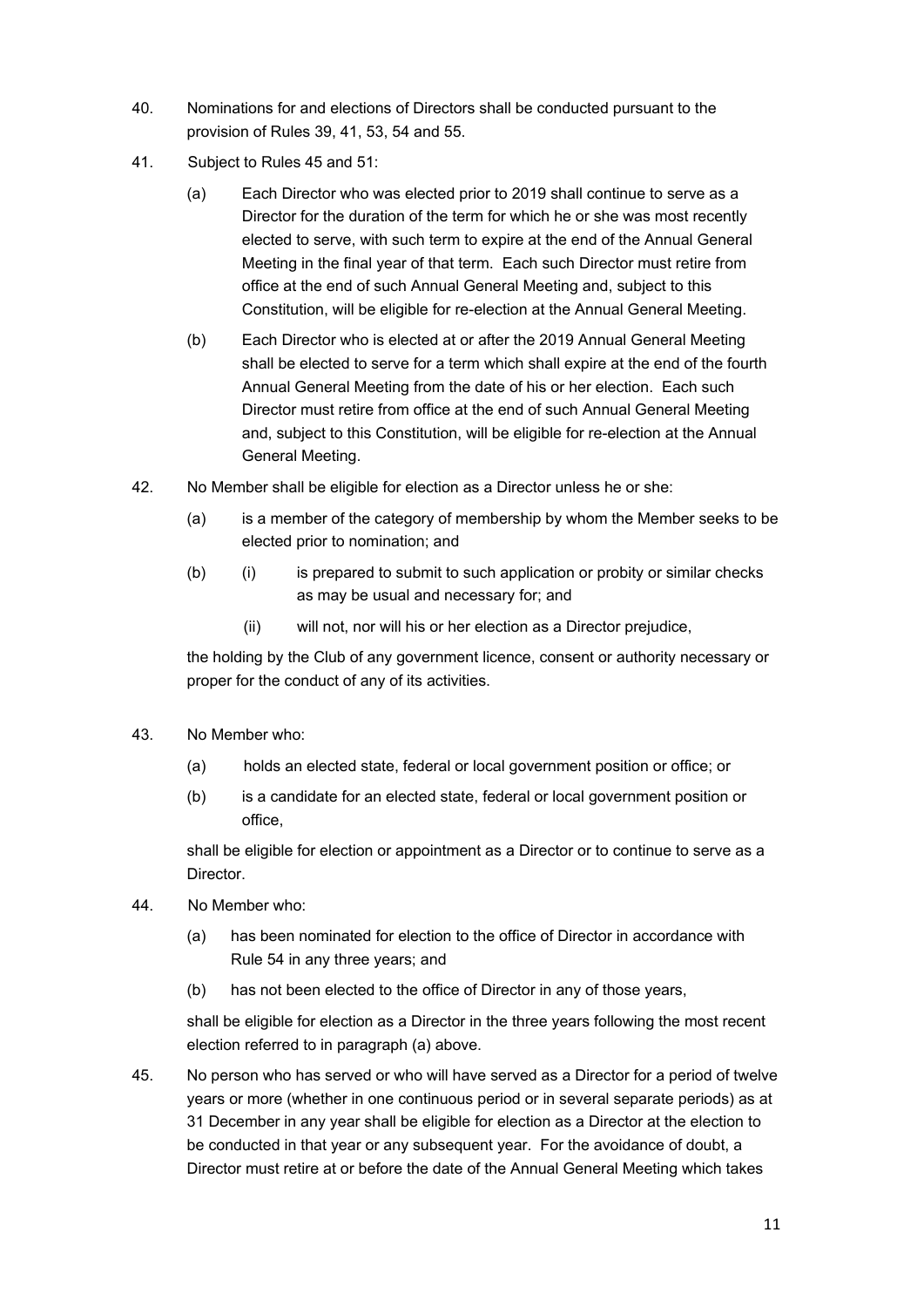place twelve years after the Annual General meeting in the year in which that Director was initially appointed.

- 46. Subject to Rule 45, a retiring Director shall be eligible for re-election without nomination provided that prior to the closing of nominations he or she shall have lodged with the Secretary a signed declaration in the form prescribed in the By-Laws that he or she seeks re-election.
- 47. No Member who is connected with the motor trade as principal, partner, director, manager, employee, agent or representative in buying, selling, manufacturing, building, assembling or repairing of motor vehicles, motor accessories, motor parts, motor tyres, motor fuels, oil or grease shall be eligible for election or appointment as a Director if objection is lodged thereto by six Directors:
	- (a) in the case of an election, not less than seven days prior to the date of the Annual General Meeting at which the election is to be conducted or the result of an election by ballot is to be reported; or
	- (b) in the case of an appointment to fill a casual vacancy in the office of a Director, prior to the appointment.

This condition shall not apply to a Member who is interested in the motor trade only as a shareholder in any Club which is officially listed on any recognised stock exchange and provided that a Director who subsequently becomes interested in the motor trade shall not forfeit the office of Director in consequence thereof but shall be subject to the foregoing conditions when and so often as he or she stands for re-election.

- 48. Unless the Board otherwise determines, no Member is eligible for election (including re-election) or appointment as a Director if that Member is or has been in the previous three years:
	- (a) an employee of the Club, of any wholly owned subsidiary of the Club or of any other entity or organisation in which the Club holds an interest (collectively, the **Club Entities** and each a **Club Entity**);
	- (b) receiving payment from any Club Entity by way of an annual or periodic fee, remuneration or other sum (other than solely as a Director of any Club Entity);
	- (c) engaged in any capacity (including as a consultant or contractor) to provide any goods or services to any Club Entity (other than solely as a Director of any Club Entity); or
	- (d) involved in any capacity (including as an employee, director, officer or shareholder) with a firm, entity or other organisation (other than another Club Entity) which is:
		- (i) engaged in any capacity (including as a consultant or contractor) to provide any goods or services to any Club Entity; or
		- (ii) receiving payment from any Club Entity by way of an annual or periodic fee, remuneration or other sum.

For the avoidance of doubt, this Rule 48 does not apply to the Chief Executive Officer appointed to the position of Managing Director pursuant to Rule 56. Rule 48(d) does not apply where the Member's involvement is solely as the holder of securities in a Club or trust listed on a recognized securities exchange, provided that the securities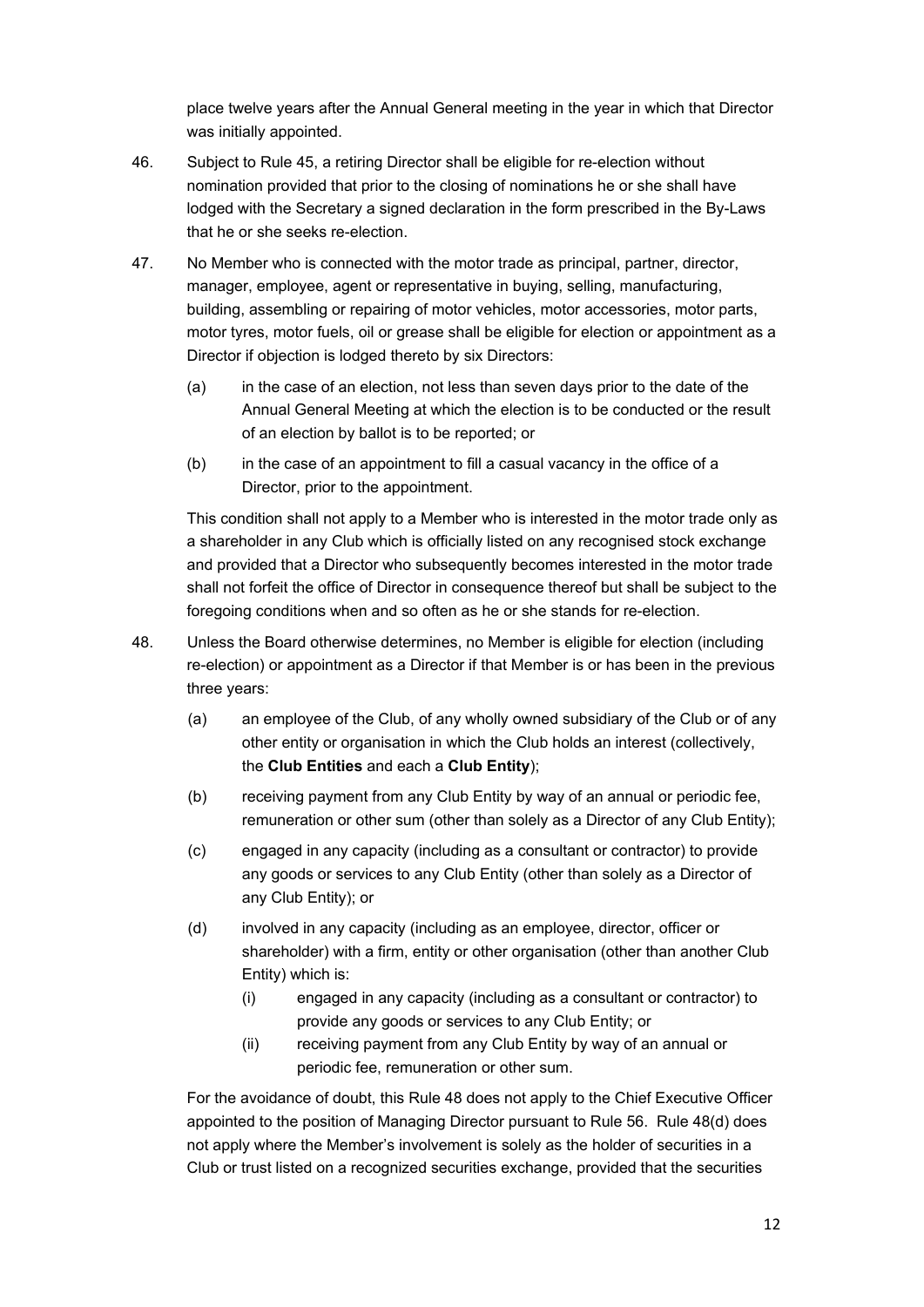held by the Member in aggregate carry not more than 5% of the votes that could be cast at a general meeting of that Club or at a meeting of security holders of that trust.

- 49. (a) Each Director is entitled to such remuneration out of the funds of the Club for his or her services as a Director as the Board determines, but the total in aggregate in any year must not exceed such amount as the Club in general meeting determines from time to time by Resolution. The expression "remuneration" in this Rule does not include any amount which may be paid by the Club pursuant to any other paragraph of this Rule or Rule 64.
	- (b) The remuneration of a Director must not include a commission on, or percentage of, profits or operating revenue.
	- (c) In addition to remuneration under paragraph (a) of this Rule, the Directors are entitled upon approval by the Board to be paid all expenses they properly incur concerning the Club's affairs, including attending and returning from general meetings of the Club or meetings of the Board or of committee of the Board.
- 50. In addition to the circumstances in which the office of a Director becomes vacant by virtue of the Act or other provisions of this Constitution, the office of a Director shall be vacated:
	- (a) on the resignation or death of the Director; or
	- (b) on the Director being absent without leave or consent of the Board for three consecutive Board meetings; or
	- (c) on the Director ceasing to be a Member; or
	- (d) on the Director becoming a person who, or whose estate, is liable to be dealt with in a way under the law relating to mental health; or
	- (e) where a By-Law of the type described in Rule 51 provides that the office of a Director shall be vacated.

Any vacancy so caused prior to the expiry of the term for which a Director has been appointed or elected shall be deemed to be a casual vacancy.

- 51. (a) The By-Laws may include a procedure for:
	- (i) questions concerning a Director's eligibility to be elected as a Director; and
	- (ii) questions concerning the accuracy of information provided by a Director to the Club in connection with the Director's nomination for election as a Director,

to be put to the Director concerned and, if necessary, determined by a panel comprised of persons who are not Directors of the Club.

- (b) A By-Law of the type described in paragraph (a) above may provide that the office of a Director shall be vacated in the circumstances set out in the By-Law.
- 52. (a) The Board shall have the power to fill any casual vacancy occurring in the Board by appointing any person as a Director who, on the date they are so appointed, is a member of the same category of membership as that by which the Director whose retirement has given rise to the casual vacancy was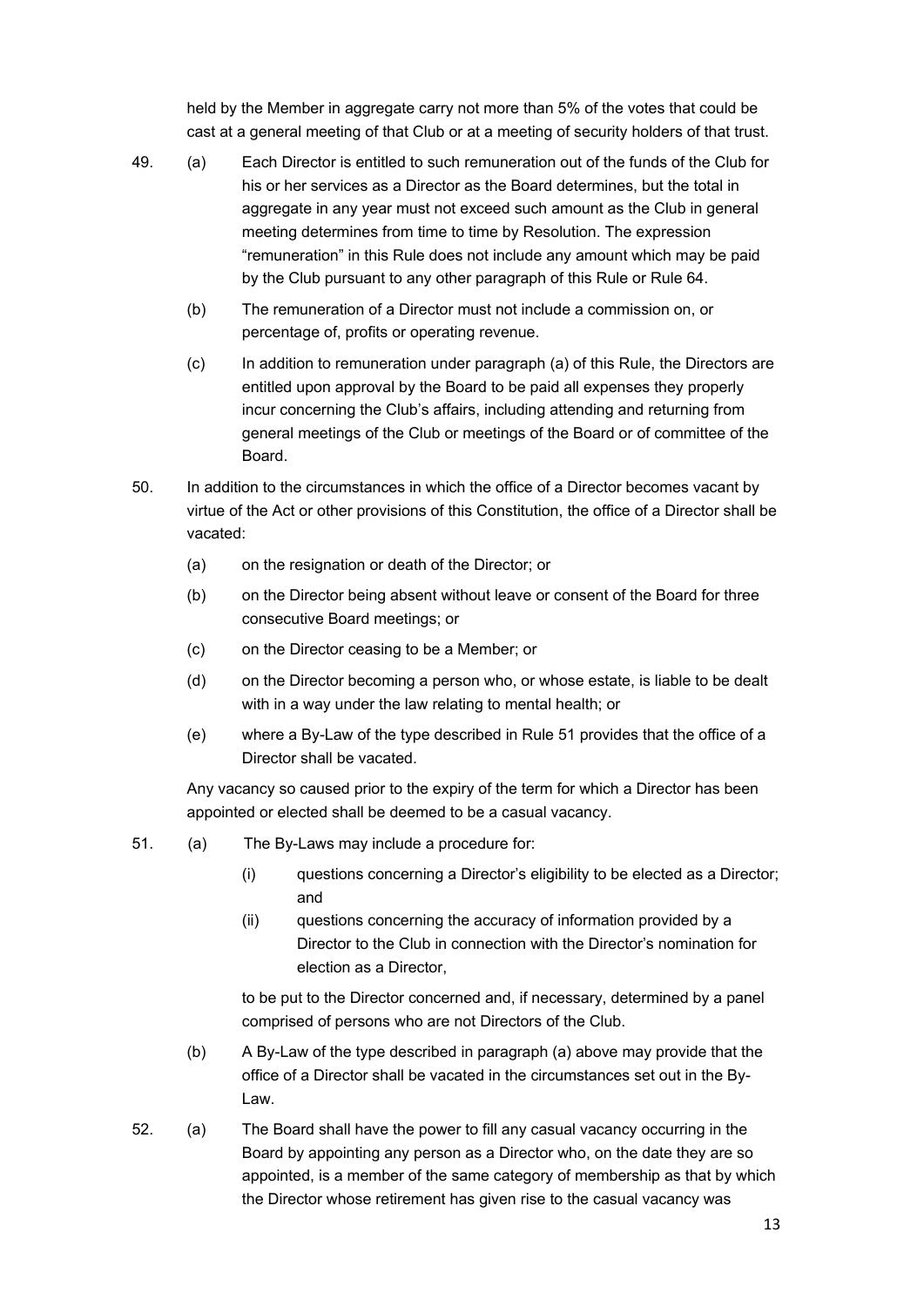elected and who is otherwise eligible to serve as a Director in accordance with this Constitution. For the avoidance of doubt, a person appointed to fill a casual vacancy in the Board due to the retirement of a Director elected by Ordinary Members in accordance with Rule 37(a) must be an Ordinary Member or a nominee of an Ordinary Member under Rule 22, and a person appointed to fill a casual vacancy occurring in the Board due to the retirement of a Director elected by Ordinary Members and Service Members in accordance with Rule 37(b) must be an Ordinary Member or a Service Member or a nominee of an Ordinary Member or a Service Member under Rule 22. Any Director so appointed:

- (i) shall hold office only until the next Annual General Meeting held in a year in which Directors are to be elected by the same category of members who elected the Director whose retirement gave rise to the casual vacancy;
- (ii) must retire from office at the end of the Annual General Meeting in the year of the next election of Directors elected by the category of members by whom that Director's predecessor was elected and, subject to this Constitution, will be eligible for election that year for a term commencing at the end of that Annual General Meeting. Notwithstanding any other provision of this Constitution, any casual vacancy occurring in the Board, and any vacancy that is due to arise in the Board at the end of the Annual General Meeting in any given year as a result of the retirement of a Director who is ineligible for reelection in accordance with this Constitution, is not a position available for a nominee for election to the Board until the Board has appointed a replacement Director to fill the relevant vacancy in accordance with this Rule 52(a).
- (b) The continuing Directors may act notwithstanding any vacancy in the Board but if and so long as their number is reduced below the number fixed pursuant to the Constitution as the necessary quorum of Directors the continuing Directors may act for the purposes of increasing their number to that number or of summoning a General Meeting of the Club but for no other purpose.
- 53. Subject to Rule 52 , where candidates have been nominated for the office of Director in numbers equal to or less than the number of retiring Directors (who are eligible for re-election) no candidate shall be elected to office save by a resolution passed at the Annual General Meeting by a majority of:
	- (a) in the case of Directors elected in accordance with Rule 37(a) such Ordinary Members as being entitled to do so vote in person or where proxies are allowed by proxy; and
	- (b) in the case of Directors elected in accordance with Rule 37(b), Ordinary Members and Service Members as being entitled to do so vote in person or where proxies are allowed by proxy.
- 54. Nominations for election as a Director shall be in writing on the prescribed form signed by at least twenty-five Members entitled to vote at such election which number shall not include the nominee and also signed by the nominee and shall be delivered to the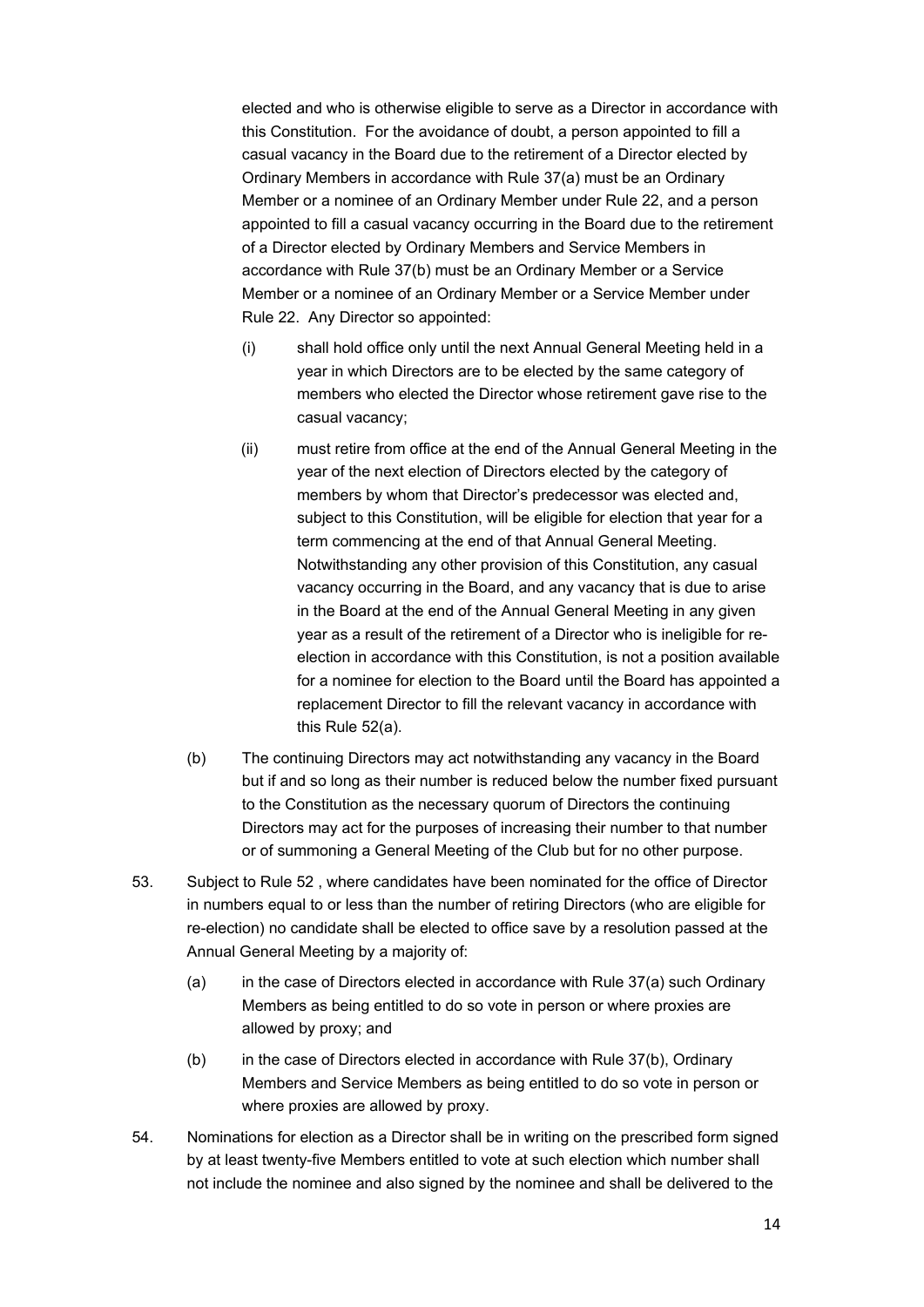Secretary during normal office hours on any Business Day but in any event so as to reach the Secretary no later than 5 o'clock in the afternoon of the last Business Day falling on or before 15 July in the particular year. Any retiring Director to whom Rule 46 applies and who has complied therewith shall be deemed to have been duly nominated.

- 55. (a) Subject to Rule 52 , in case there shall be a greater number of candidates nominated for the office of Director than the number of retiring Directors (who are eligible for re-election) an election shall be conducted by ballot in accordance with the relevant By-Laws of the Club.
	- (b) Where election by ballot is required the voting shall be carried out by such means of voting as may be determined by the Board from time to time.
	- (c) Voting by Members shall not be compulsory but only Members whose names appear on the Register on the first day of March of the year in which the election is held shall be entitled to vote.
	- (d) Voting shall take place on such date or dates as shall be determined by the Board.
	- (e) The Board shall appoint a Returning Officer not being a Director or an officer or employee of the Club and he or she shall be responsible for those matters connected with the election in accordance with the By-Laws.

# **Managing Director**

- 56. (a) The Board may appoint the Chief Executive Officer to the office of Managing Director for any period (but not for life) and on such terms as the Board thinks fit.
	- (b) Subject to the terms of a Managing Director's employment contract, the Board may suspend, remove or dismiss him or her from that office.
	- (c) If a Managing Director ceases to be the Chief Executive Officer, his or her appointment as Managing Director terminates automatically.
	- (d) If a Managing Director is suspended from office, he or she will not be entitled to attend or vote at any meeting of Directors.

# **Powers of the Board**

- 57. Subject to the Act and to any other provisions of this Constitution the management and control of the business and affairs of the Club shall be vested in the Board. The Board may exercise all such powers and do all such things as may be exercised or done by the Club save such as are by this Constitution or by any statute for the time being in force required to be exercised or done by the Club in General Meeting. No Rule made or resolution passed by the Club in General Meeting shall invalidate any prior act of the Board which would have been valid if that Rule or resolution had not been made or passed.
- 58. The Board may from time to time borrow such amounts as it considers necessary for the purposes of the Club at such rate of interest and upon such terms as it thinks proper and may execute mortgages, loan agreements or other securities or issue debentures or debenture stock redeemable or irredeemable in respect of such moneys and charge any property of the Club and may execute create and issue such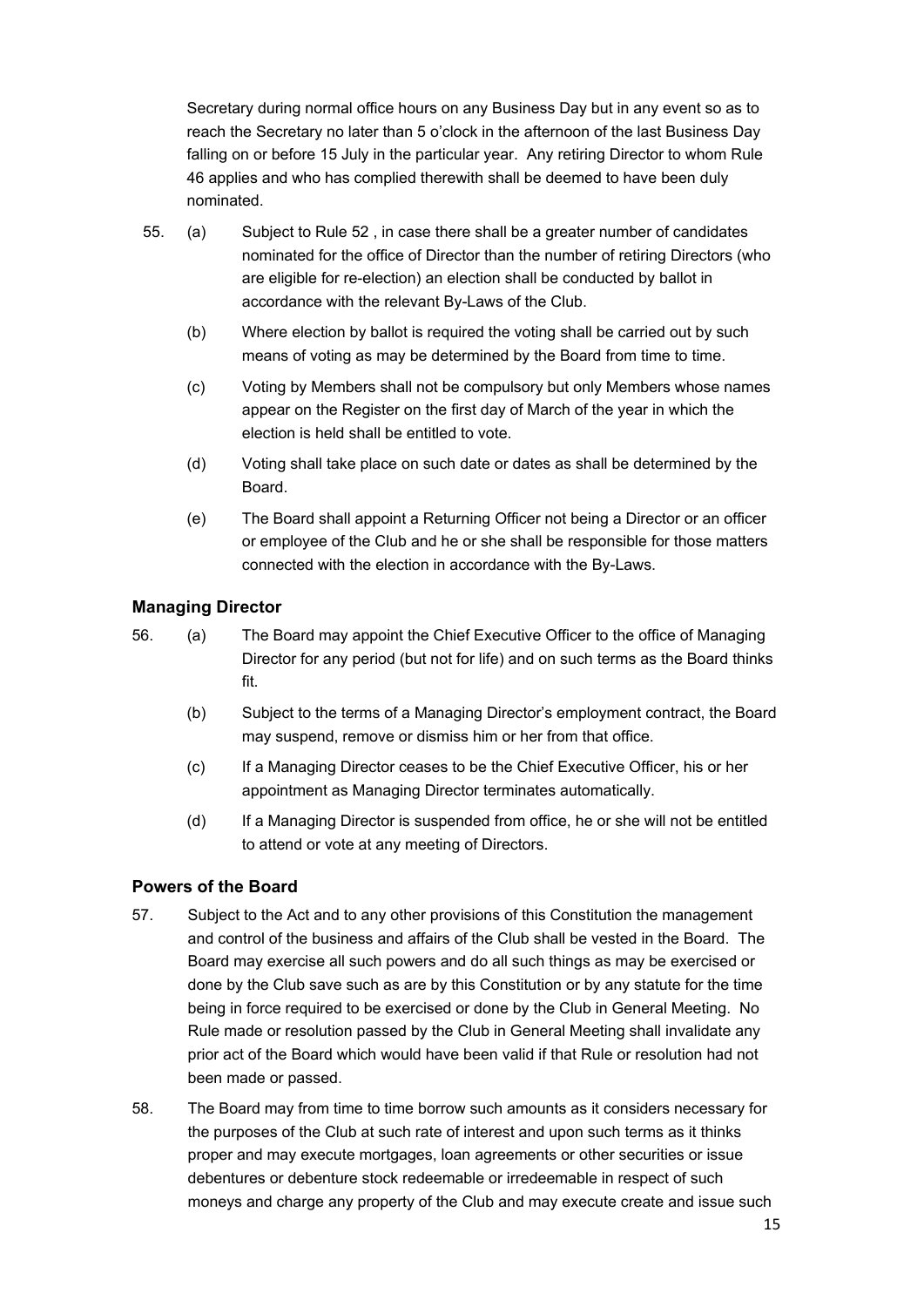mortgages, loan agreements, securities, debentures or debenture stock as it considers appropriate.

- 59. The Board shall have power from time to time to make vary and repeal By-Laws for the proper conduct and management of the Club, Board and any Committees.
- 60. The Board shall adopt such means as it deems sufficient to bring to the notice of Members all By-Laws made, their amendment or repeal and all such By-Laws their amendment or repeal shall be binding upon all Members.
- 61. No such By-Law shall be inconsistent with or shall affect or repeal anything contained in this Constitution. Any By-Law, part of or amendment thereof may be set aside by special resolution of the Members in General Meeting.
- 62. The Board may delegate any of its powers to any person, on the terms and conditions and with any restrictions as it determines, and may at any time withdraw, suspend or vary any such delegation. A delegation of powers by the Board does not prevent the exercise of those powers by the Board.
- 63. All acts done at any meeting of the Board or by a Committee or by any person acting on behalf of the Board and duly authorised to act in that manner shall be as valid as if every such person had been duly qualified notwithstanding that it shall afterwards be discovered that there was some defect in the appointment of such Members of the Board or person acting as aforesaid or that they or any of them were disqualified from so acting.

# **Indemnity of Officers and Insurance**

- 64. (a) This Rule applies:
	- (i) to each current or former officer of the Club; and
	- (ii) where the Board decides, to a current or former officer of any of the Club's related bodies corporate.
	- (b) The Club must indemnify, on a full indemnity basis and to the full extent the law permits, each person to whom this Rule applies for all losses or liabilities incurred by the person as an officer of the Club or of a related body corporate including, but not limited to, a liability for negligence.
	- (c) In addition to paragraph (b) of this Rule, the Club must indemnify, on a full indemnity basis and to the full extent the law permits, each person to whom this Rule applies against a liability for reasonable costs and expenses incurred:
		- (i) in defending an action for a liability, whether civil or criminal, incurred by the person as an officer of the Club or of a related body corporate in which judgment is given in favour of the person or in which the person is acquitted; or
		- (ii) in connection with an application, in relation to those proceedings, in which the court grants relief to the person under the Act.

This paragraph (c) does not, by implication, limit paragraph (b) above.

- (d) The Club may to the extent the law permits:
	- (i) purchase and maintain insurance; or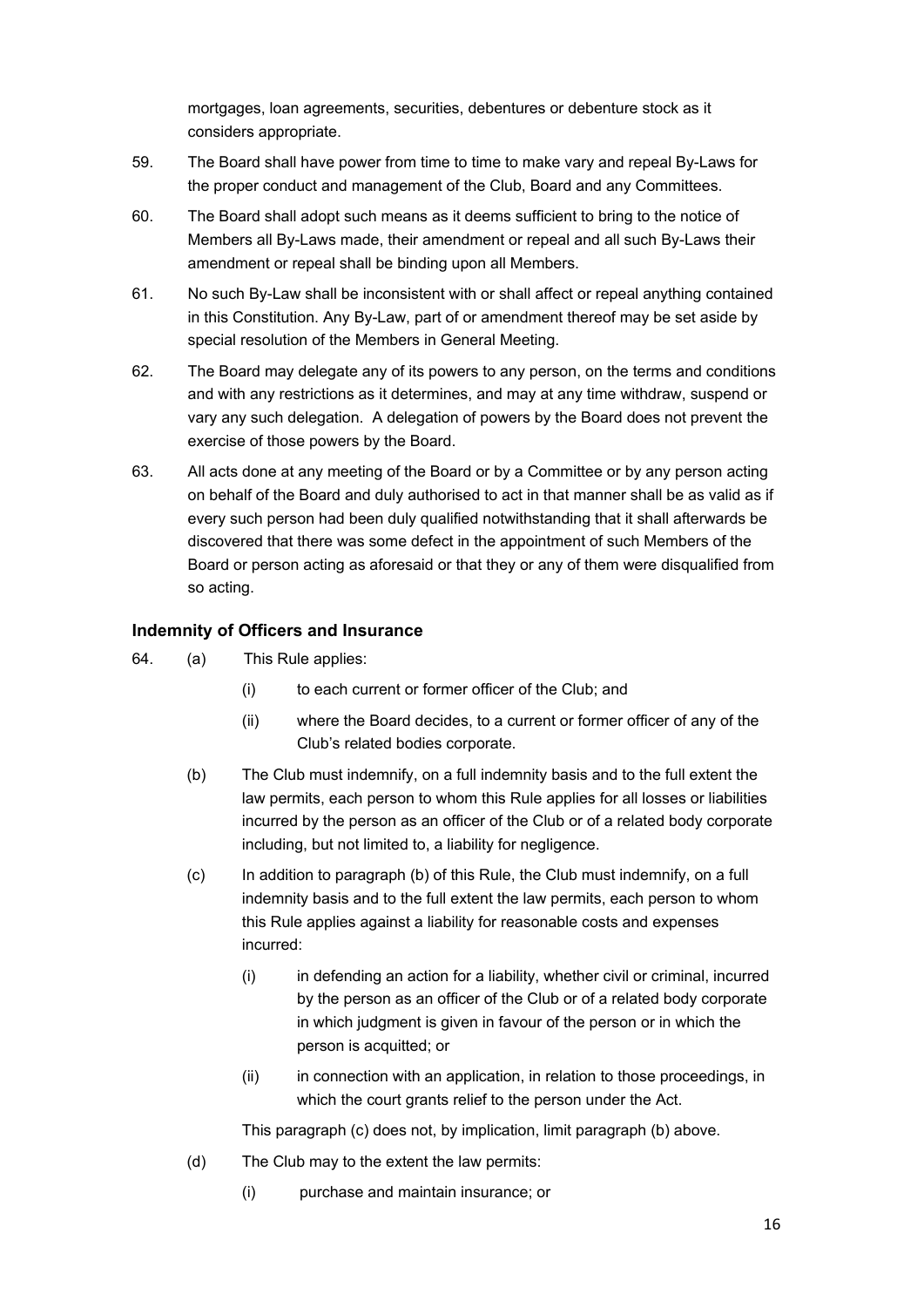- (ii) pay or agree to pay a premium for insurance for any person to whom this Rule applies against any liability the person incurs as an officer of the Club or of a related body corporate including, but not limited to, a liability for negligence or for reasonable costs and expenses incurred in defending proceedings, whether civil or criminal and whatever their outcome.
- (e) To the extent permitted by law and without limiting the Club's powers, the Board may authorise the Club to, and the Club may, enter into and execute any documentary indemnity in any form in favour of any person to whom this Rule applies.

# **President, Chairman and Deputy Chairman**

- 65. The Board shall in each year, as soon as convenient after the Annual General Meeting elect from their number a Director to be President and Chairman of the Board who shall, subject to Rule 66, hold office up to the earlier of:
	- (a) the end of the first Board meeting following the next Annual General Meeting; or
	- (b) if relevant, the President and Chairman ceasing to be a Director.
- 66. The Board may at any time remove the President and Chairman of the Board and elect a Director in that person's place.
- 67. The Board may at any time elect from their number a Director to be a Deputy Chairman of the Board and may at any time remove the Deputy Chairman of the Board and elect a Director in the person's place.

# **Proceedings of the Board**

- 68. The Directors may meet together for conducting business and may adjourn and otherwise regulate their meetings as they see fit. Meetings shall be convened by the Secretary at any time when so directed by the President and Chairman of the Board or by any five Directors.
- 69. Not less than three days' notice of any Board meeting shall be given to every Director by mail (electronic or otherwise), personal delivery or facsimile transmission to the usual place of business or residence of the Director or at any other address given to the Secretary by the Director or by any technology agreed by all the Directors. Such notice shall indicate the general nature of the business to be dealt with.
- 70. Notwithstanding Rule 69, a Board meeting may in a case of an emergency be called at shorter notice providing that the general nature of the business is stated but at any such meeting the quorum shall be two-thirds of the number of Directors.
- 71. (a) The Board may meet in person or by means of a contemporaneous linking together by telephone or other method of audio or audio visual communication. All the provisions in this Constitution relating to meetings of the Directors apply, as far as they can and with any necessary changes, to meetings of the Directors by telephone or audio or audio visual communication.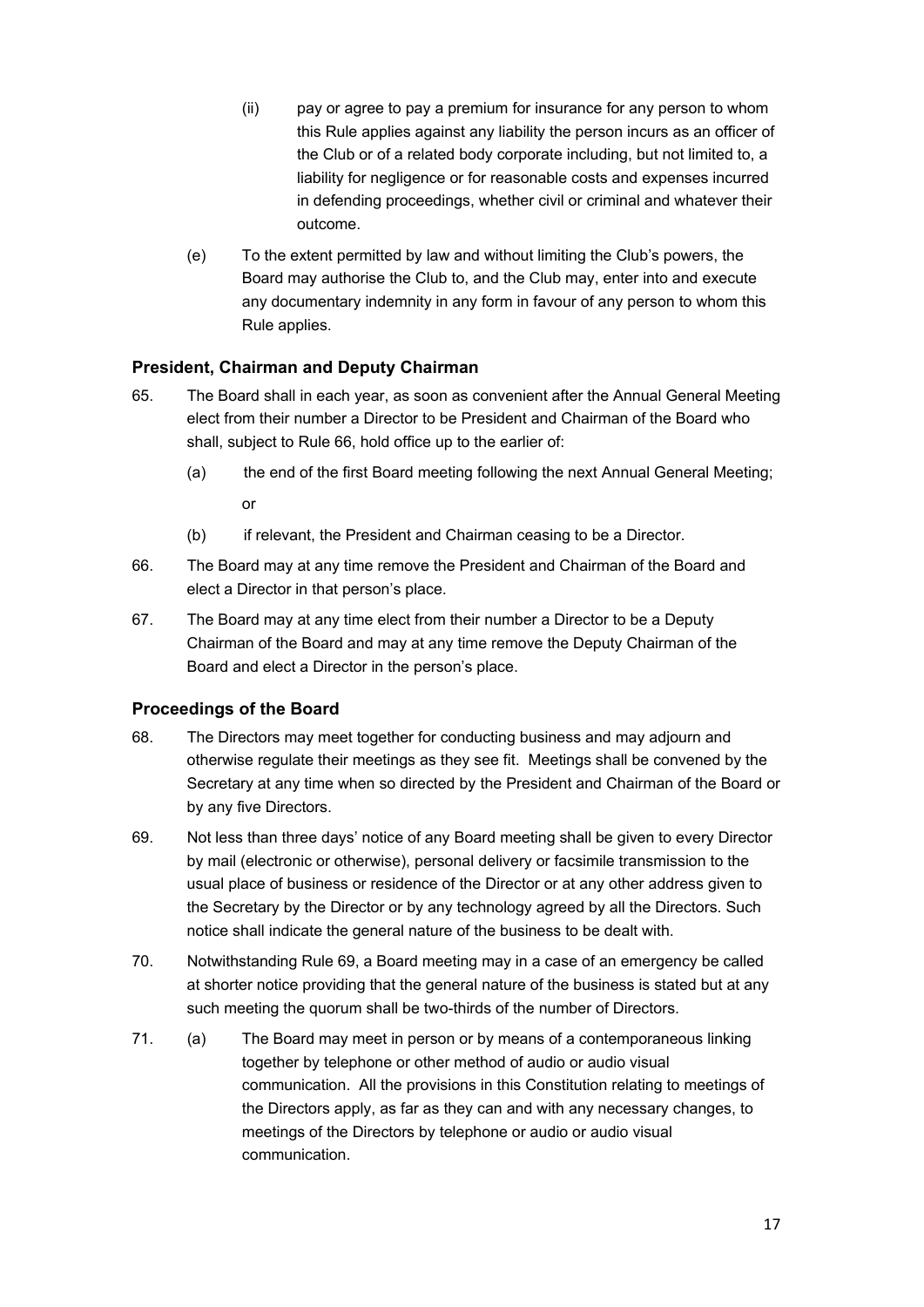- (b) A Director taking part in a meeting by telephone or audio or audio visual communication is to be taken to be present in person at the meeting.
- (c) The meeting is to be taken at the place the chair of the meeting decides, as long as at least one of the Directors involved was at that place for the duration of the meeting.
- 72. Except where otherwise provided in this Constitution questions arising at any Board meeting shall be decided by a majority of votes.
- 73. The President and Chairman of the Board or, in his or her absence, the Deputy Chairman of the Board shall chair Board meetings. Where a Board meeting is held and the President and Chairman of the Board and Deputy Chairman of the Board are not present at the time appointed for the commencement of the meeting, the Directors present shall elect one of their number to be chair of the meeting.
- 74. The chair of a Board Meeting shall have a casting vote as well as a deliberative vote.
- 75. No business shall be transacted until a quorum is present. Except as provided by Rule 70, a majority of Directors shall form a quorum unless a greater number is otherwise determined by a three-fourths majority of the whole Board.
- 76. A resolution in writing of which notice has been given to all Directors and which is signed by all the Directors entitled to vote on the resolution is as valid and effectual as if it had been passed at a meeting of the Board duly called and constituted and may consist of several documents in the same form each signed by one or more of the Directors. For the purposes of this Rule the references to Directors does not include a Director not for the time being present in Australia. A facsimile transmission or other document produced by mechanical or electronic means under the name of a Director with the Director's authority is deemed to be a document in writing signed by the **Director**
- 77. Except where otherwise provided in this Constitution, meetings of the Members, Board and Committees shall be regulated by By-Laws prescribed from time to time by the Board.
- 78. Minutes of all resolutions of and proceedings in the meetings of Members, Board and Committee shall be maintained.

# **Committees**

- 79. (a) The Board may from its members elect Committees for any purpose, appoint a chair to a Committee and may delegate any of its powers to any such Committee. Each Committee shall be required to report to the Board concerning activities.
	- (b) The President and Chairman of the Board shall ex officio be a member of all Committees (except a Committee which relates to audit and risk management).
	- (c) The Board shall have power to appoint any other person to any Committee, but such persons shall have no voting rights nor shall they be counted in any quorum.
	- (d) The Board may dissolve any Committee or terminate the appointment of any member of a Committee.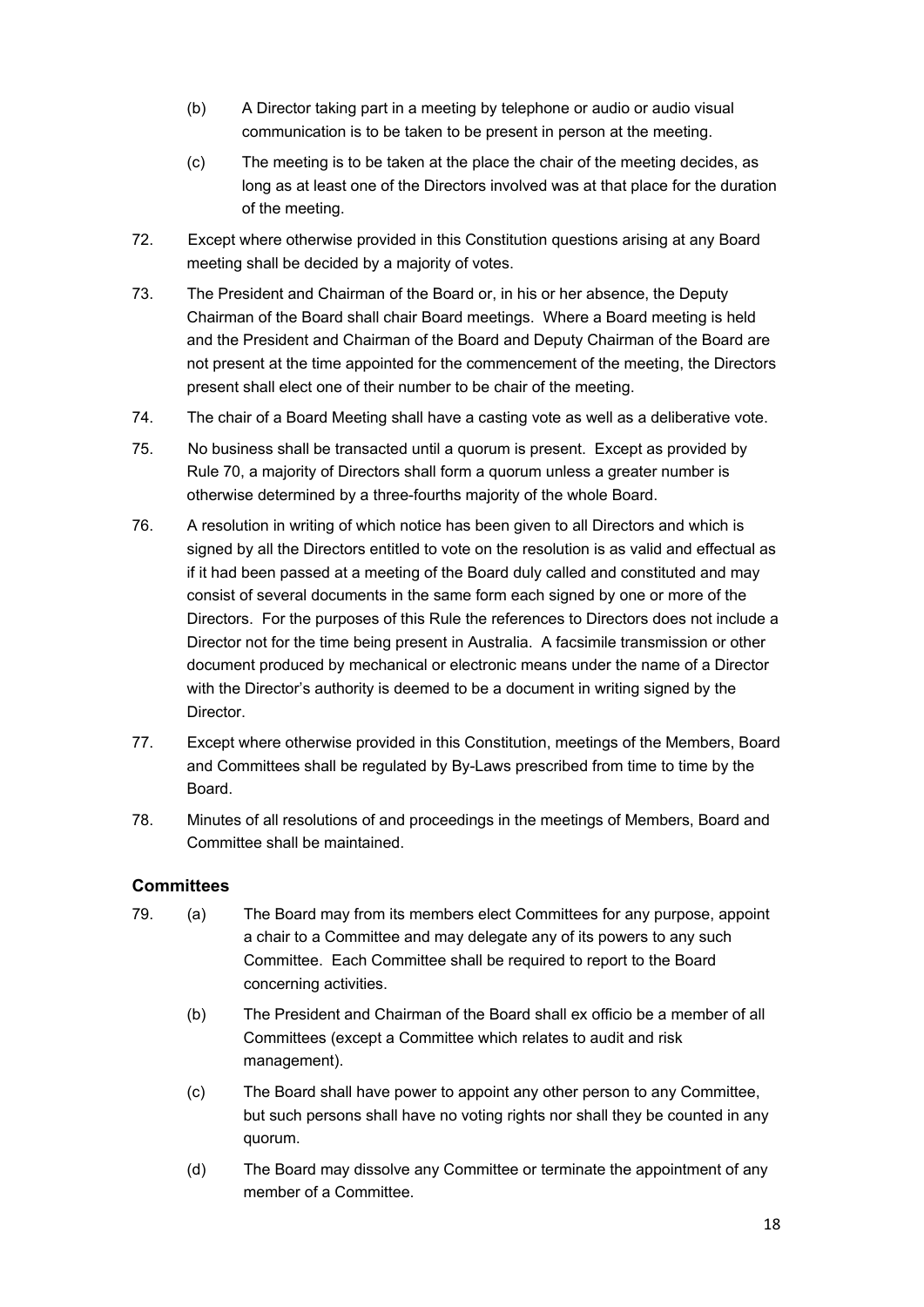80. Committees shall have power to appoint in a similar manner sub-committee.

# **Officers**

81. The Board shall have power to appoint managers, secretaries, accountants and other officers and employees either for a fixed period or without any limitations as to the period for which they are to hold office and may suspend, remove and dismiss them or any of them and appoint others in their place and allot their duties. The following officers of the Club, howsoever titled, shall be appointed directly by the Board:

The Chief Executive Officer; and

The Secretary.

82. The Secretary shall attend meetings of the Board (subject to the Board's discretion to exclude the Secretary from all or part of a meeting of the Board) and shall carry out such duties as may be assigned to him or her by the Board or as may be required under the Act.

# **Accounts and Inspection of Records**

- 83. The Board shall cause to be kept proper accounting and other records as are required under the Act and such other records as the Board may desire. The books shall be closed on the last day of June in each year unless the Board shall decide otherwise, and such date shall be deemed to be the close of the Club's financial year.
- 84. Subject to the Act the Board may from time to time determine the condition on which Members may inspect the records and accounts of the Club. No Member other than a Director shall have any right of inspecting any records or accounts for the Club except as conferred by statute or authorised by the Board or by the Members in General Meeting.

#### **Audit**

85. The Board shall cause the accounts of the Club to be audited in accordance with the requirements of the Act.

# **General Meeting**

86. The Annual General Meeting of the Club shall be held in each year at such time and place or places as the Board shall determine for the following purposes:

To receive those accounts and reports required by the Act to be laid before each Annual General Meeting;

To elect Directors as prescribed in Rule 53 or to receive a report on the result of any election conducted pursuant to Rule 55; and

To transact any other business which under this Constitution or the Act ought to be transacted.

If the Board determines to hold the Annual General Meeting at two or more separate places, the Board may use such technology as it considers appropriate to facilitate such a meeting.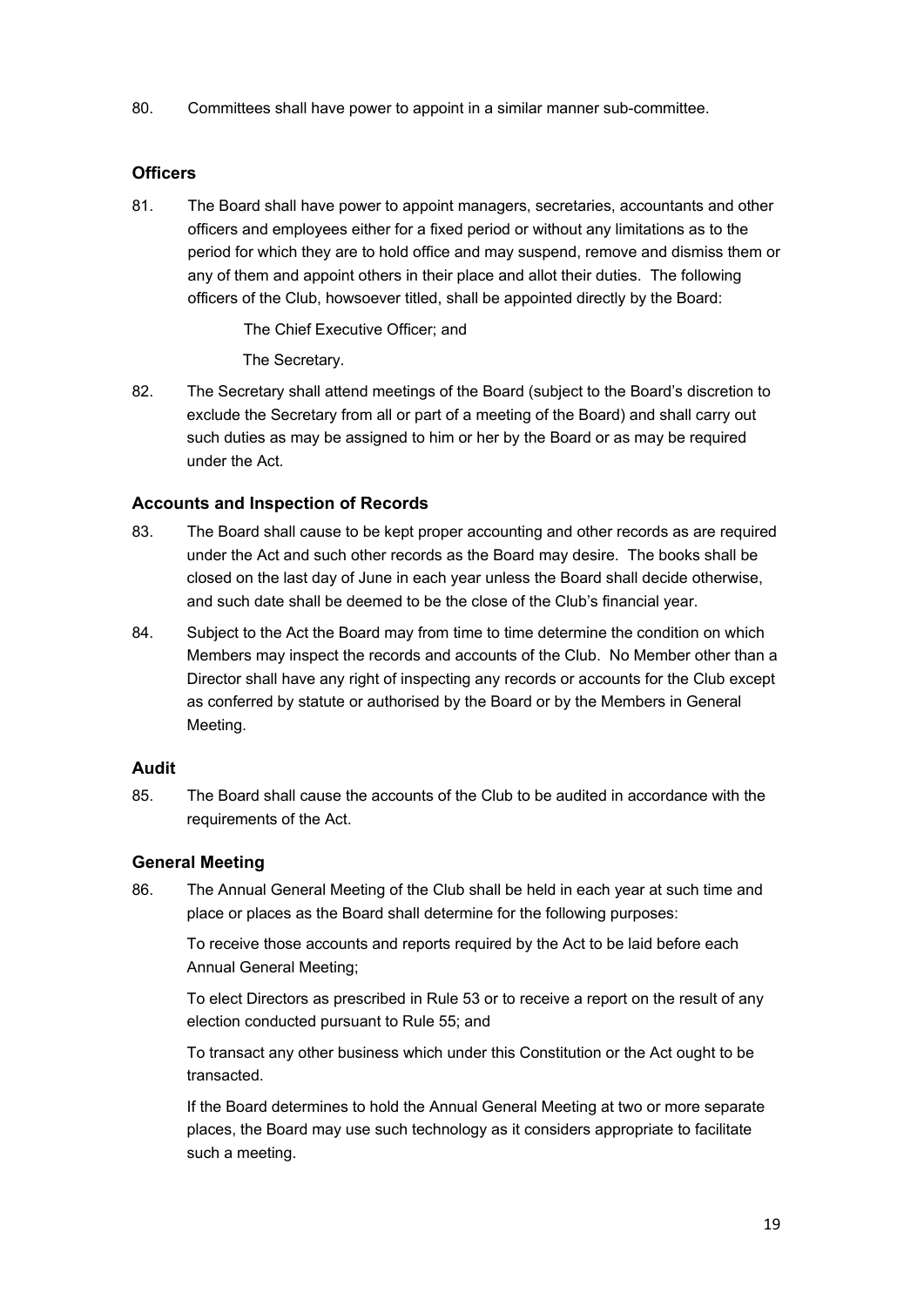- 87. The Board may at any time and shall on the receipt of a requisition in writing of Members which satisfies the requirements of the Act concerning requisitions and which states the business for which it is required convene a General Meeting for any specific purpose.
- 88. By resolution of the Board any General Meeting may be cancelled or postponed prior to the date on which it is to be held, except where the cancellation or postponement would be contrary to the Act. The Board may give notice of cancellation or postponement as it determines, but any failure to give notice of cancellation or postponement does not invalidate the cancellation or postponement or any resolution passed at a postponed meeting.
- 89. In accordance with the Act the Secretary shall give notice to Members of any General Meeting of the Club specifying the place, day and time of commencement of the meeting and the business that will be brought before such meeting. The non-receipt of a notice conveying a General Meeting by, or the accidental omission to give such notice to, any one or more of the Members shall not invalidate the proceedings or any resolution passed at the meeting. No business other than that of a formal nature shall be brought forward at such meeting except notices of motion from Members lodged with the Secretary at least 2 months before such meeting and which are supported by the number of signatories required under the Act or notices of motion lodged with the Secretary at least 2 months before such meeting and approved by the Board for submission to the meeting.
- 90. The President and Chairman of the Board or, in his or her absence, the Deputy Chairman of the Board shall be chair at every General Meeting. Where a General Meeting is held and neither the President and Chairman of the Board nor the Deputy Chairman of the Board is present at the time appointed for the commencement of the meeting (or otherwise decline to chair the meeting), the Directors present shall elect one of their number to be chair of the meeting.
- 91. At the General Meeting of the Club twenty Ordinary Members personally present and entitled to vote shall be a quorum. If within half an hour from the time appointed for the meeting a quorum is not present the meeting if convened upon requisition under Rule shall be dissolved but in any other case it shall stand adjourned to a date, time and place determined by the chair of the meeting being adjourned. If at that adjourned meeting such quorum is not present those Members who are present shall be a quorum and may transact the business for which the meeting was called. The attendance or otherwise of Service Members at a General Meeting of the Club shall have no effect upon the requirements of this Rule as to a quorum.
- 92. (a) The Board shall have the power to make By-Laws for the conduct of any General Meeting but otherwise the chair of the meeting may give necessary directions on the conduct of the meeting and his or her ruling shall be final unless overruled by a resolution of the meeting.
	- (b) At the General Meeting, any questions requiring decision shall be in the form of a motion which shall be submitted in writing and be proposed and seconded before being discussed.
	- (c) (i) Any resolution submitted to a General Meeting is to be decided by a show of hands unless a poll is demanded.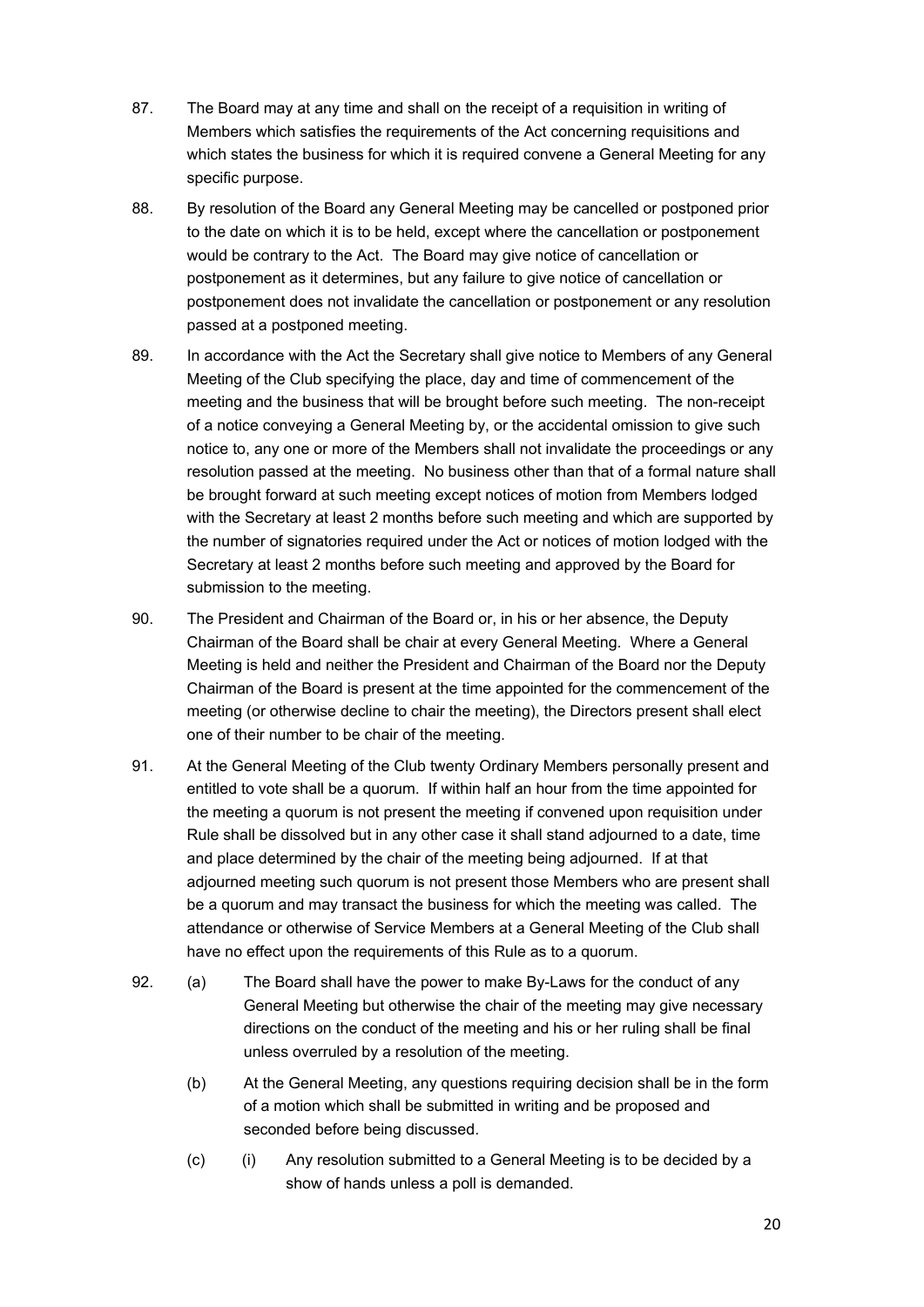- (ii) Unless a poll is demanded, a declaration by the chair of the meeting following a vote on a show of hands that a resolution has been passed or lost is conclusive.
- (iii) A poll may be demanded by Members in accordance with the Act or by the chair of the meeting. A demand for a poll may be withdrawn.
- (iv) When demanded, a poll shall be taken immediately or after an adjournment not exceeding 30 days and in either case in such manner and at such time and pace as the chair of the meeting directs.
- (v) The results of such poll as declared by the chair of the meeting shall be deemed to be the resolution of the meeting at which the poll is ordered or demanded.
- (vi) The demand for a poll does not prevent a meeting from continuing for the transaction of any business other than that on which a poll has been demanded. A poll demanded on any question of adjournment is to be taken at the meeting and without adjournment.
- 93. (a) A Member may appoint a proxy.
	- (b) Voting by proxy shall be permitted only when a poll is ordered or demanded but a proxy can, if he or she holds sufficient proxies, demand or join other in demanding a poll.
	- (c) (i) The instrument appointing a proxy shall be in writing, signed by the Member entitled to attend the vote at the meeting and shall state his or her full name, Registered Address, and membership number.
		- (ii) In this instrument the Member shall state the name and address of his or her proxy or failing him or her appoint the chair of the meeting as proxy. Failure to specifically name a proxy shall be deemed to be appointment of the chair of the meeting as a Member's proxy.
		- (iii) The Board may prescribe by By-Law a form of instrument forming a proxy.
	- (d) A form of appointment of proxy is valid if received by the Club at least fortyeight hours before the meeting at which the proxy is to be exercised. A proxy instrument is taken to be received by the Club when it is received at any of the following:
		- (i) the Club's Registered Office;
		- (ii) a fax number at the Club's Registered Office; or
		- (iii) a place, fax number or electronic address specified for the purpose in the notice of the meeting.

In addition, a proxy instrument is taken to be received by the Club when delivered to it by any other manner prescribed by the Act or determined by the Board.

 (e) A vote given in accordance with the terms of an instrument shall be valid notwithstanding the previous death or certified unsoundness of mind of the principal or revocation of the instrument or of the authority under which the instrument was executed unless notice in writing of such death certified unsoundness of mind or revocation as aforesaid has been received by the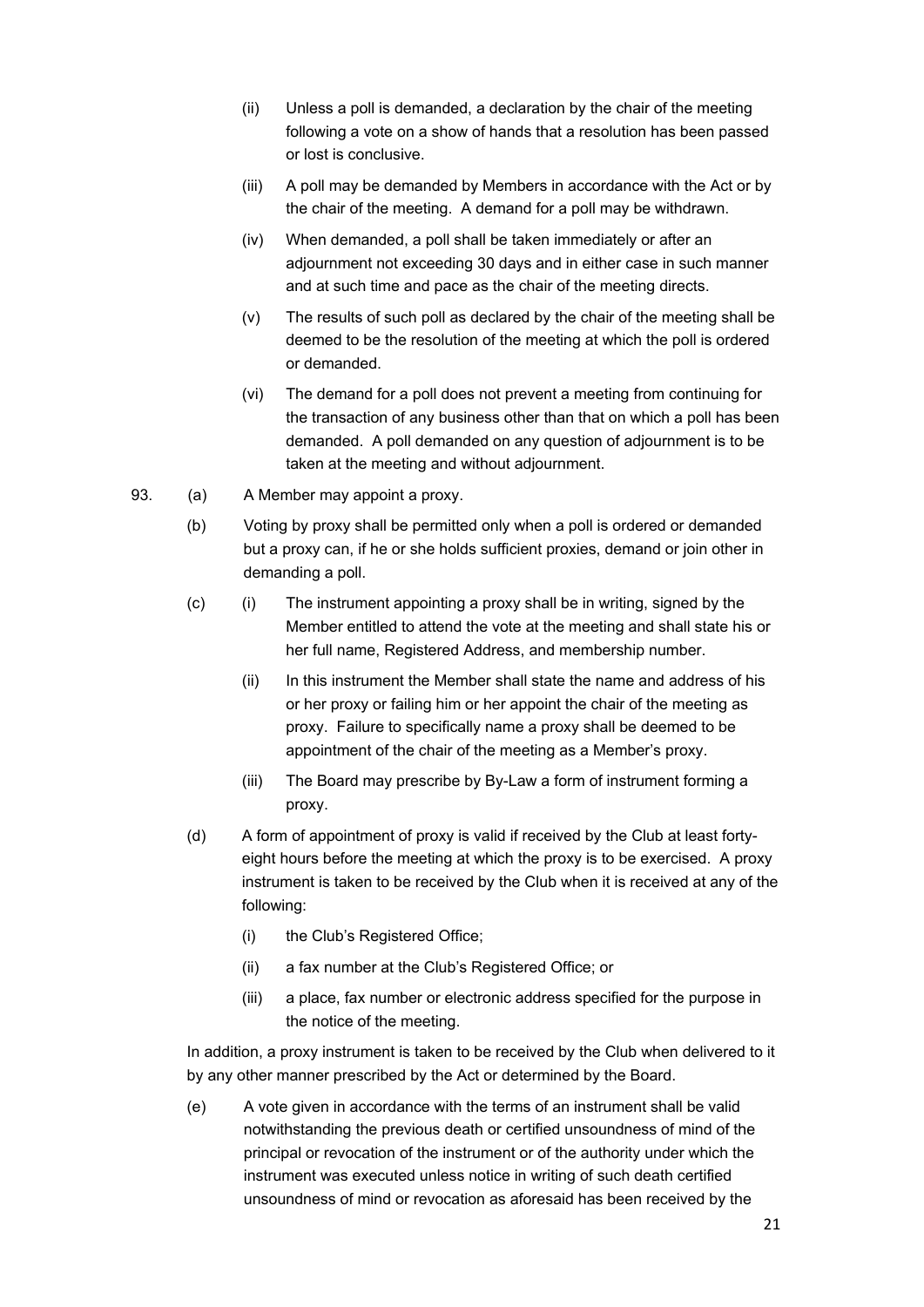Club at its Registered Office not later than forty-eight hours before the time appointed for the commencement of the meeting or adjourned meeting or the taking of the poll, as the cause may be, at which the instrument is used.

(f) A proxy is automatically revoked by the principal attending the meeting.

# **Notices**

- 94. Notices and other information may be provided or otherwise made available to Members in any of the following ways, and if so provided will be considered to have been served on a Member:
	- (a) if served on a Member personally or delivered to the Registered Address of a Member, on the day it is delivered or left at the Registered Address;
	- (b) if sent by prepaid post to a Member, at the expiration of 24 hours after the notice is posted (provided that it is properly addressed);
	- (c) if sent by electronic mail or any other electronic means, on the day the electronic mail is sent (provided that it is properly addressed to the email address then held by the Club in respect of the Member), or the day the other electronic means is made accessible to the Member;
	- (d) if advertised in a newspaper or other publication, on the day on which such advertisement first appears.

Where it is determined that a notice or other information is to be provided to Members by electronic mail or any other electronic means, Members will have the opportunity to request a printed copy of the relevant notice or other information.

A certificate in writing signed by the Secretary or other relevant officer regarding the date of service referred to in paragraphs (a) to (d) above shall be conclusive evidence in the absence of manifest error.

# **Club Liquor Licensing**

- 95. (a) No payment shall be made to any officer or employee of the Club by way of commission or allowance from the receipts of the Club for the supply of liquor.
	- (b) A visitor to the Club Premises shall not be supplied with liquor in those premises unless the visitor is a guest in the Club of a Member.
	- (c) A person shall not:
		- (i) be admitted as an Honorary or Temporary Member of the Club; or
		- (ii) be exempted from the obligation to pay the ordinary subscription for membership of the Club –

unless the person is of a class specified in this Constitution or the By-Laws, and the admission or exemption is in accordance with this Constitution or the By-Laws.

 (d) The names of all guests in the Club Premises and the names of Members introducing them shall be recorded in a book kept for that purpose or by other such means as is acceptable under any relevant liquor licensing regime.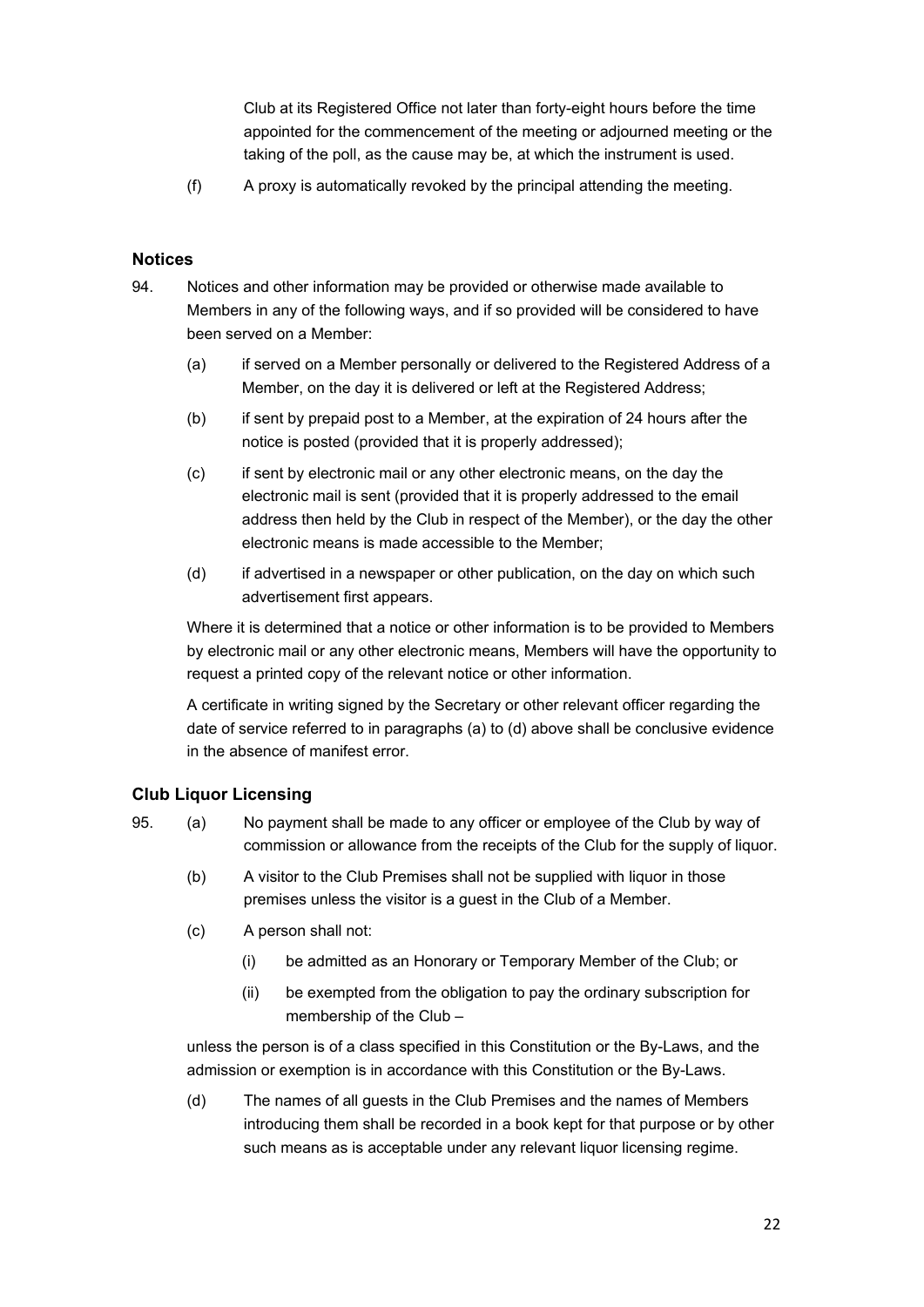# **Schedule**

**MCIs (Rule 2(a))** 

# **1. Preliminary**

#### **1.1 Definitions**

In this Schedule:

| Term                       | <b>Definition</b>                             |
|----------------------------|-----------------------------------------------|
| <b>CS Facility</b>         | has the same meaning as a prescribed CS       |
|                            | facility under the Corporations Act.          |
| <b>Listing Rules</b>       | means the listing rules (and any other rules) |
|                            | of any Securities Exchange as they apply to   |
|                            | the Club from time to time.                   |
| <b>Operating Rules</b>     | means the operating rules of ASX              |
|                            | Settlement Pty Ltd or such other applicable   |
|                            | CS Facility as they apply from time to time.  |
| <b>Securities Exchange</b> | means the Australian Securities Exchange or   |
|                            | other securities exchange on which MCIs are   |
|                            | listed or quoted.                             |

# **1.2 Application of Listing Rules and Operating Rules**

- (a) A reference to the Listing Rules and the Operating Rules only applies while the Club is included in the official list of a Securities Exchange.
- (b) While the Club is included in the official list of a Securities Exchange:
	- (i) despite anything contained in this Constitution, if the Listing Rules prohibit an act being done, the act must not be done;
	- (ii) nothing contained in this Constitution prevents an act being done that the Listing Rules require to be done;
	- (iii) if the Listing Rules require an act to be done or not to be done, authority is given for that act to be done or not to be done as the case may be;
	- (iv) if the Listing Rules require this Constitution to contain a provision and it does not contain such a provision, this Constitution is taken to contain that provision;
	- (v) if the Listing Rules require this Constitution not to contain a provision and it contains such a provision, this Constitution is taken not to contain the provision; and
	- (vi) if any provision of this Constitution is or becomes inconsistent with the Listing Rules, this Constitution is taken not to contain that provision to the extent of the inconsistency.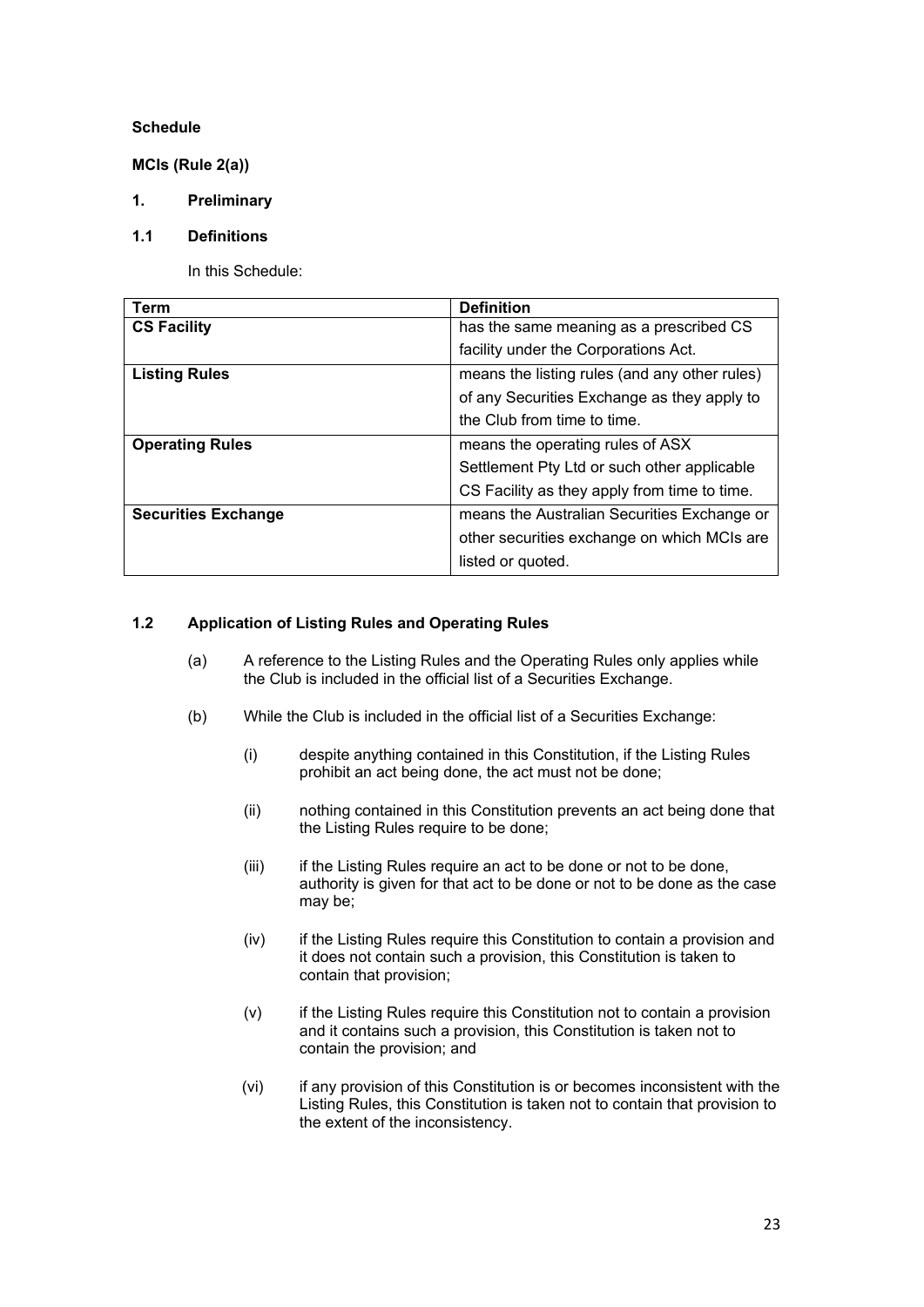#### **1.3 Quotation of MCIs**

- (a) Subject to this Constitution and the terms of issue, the Club may seek quotation of MCIs (or any class of MCIs) on a Securities Exchange.
- (b) Where any MCIs (or class of MCIs) are quoted on a Securities Exchange:
	- (i) notwithstanding any other provision of this Schedule, the relevant MCIs may be transferred in accordance with the Operating Rules or by any other method of transfer which is required or permitted by the Listing Rules;
	- (ii) the Club may participate in any computerised or electronic system established or recognised by Corporations Act, the Listing Rules or the Operating Rules for the purpose of facilitating dealings in MCIs (or the relevant class of MCIs);
	- (iii) except as provided by any applicable Operating Rules, a transferor of an MCI remains the holder until the transfer is registered and the name of the transferee is registered in the register of MCI Holders in respect of the MCI;
	- (iv) if permitted by the Listing Rules, the Board may:
		- (A) request the operator of any applicable CS Facility to apply a holding lock to prevent a transfer of MCIs from being registered on the CS Facility's sub register; or
		- (B) refuse to register a transfer of MCIs to which paragraph (i) does not apply; and
	- (v) the Board must:
		- (A) request the operator of any applicable CS Facility to apply a holding lock to prevent a transfer of MCIs from being registered on the CS Facility's sub register; or
		- (B) refuse to register a transfer of MCIs to which paragraph (i) does not apply,
- if: in the state of the state of the state of the state of the state of the state of the state of the state of
	- (C) the Listing Rules require the Club to do so; or
	- (D) the transfer is in breach of the Listing Rules or the Corporations Act.
	- (c) If in the exercise of their rights under rules  $1.3(b)(iv)$  and  $1.3(b)(v)$  of this Schedule, the Board request application of a holding lock to prevent a transfer of MCIs or refuse to register a transfer of MCIs, they must give written notice of the request or refusal to the relevant MCI Holder, the transferee and any broker lodging the transfer. Failure to give notice does not invalidate the decision of the Board.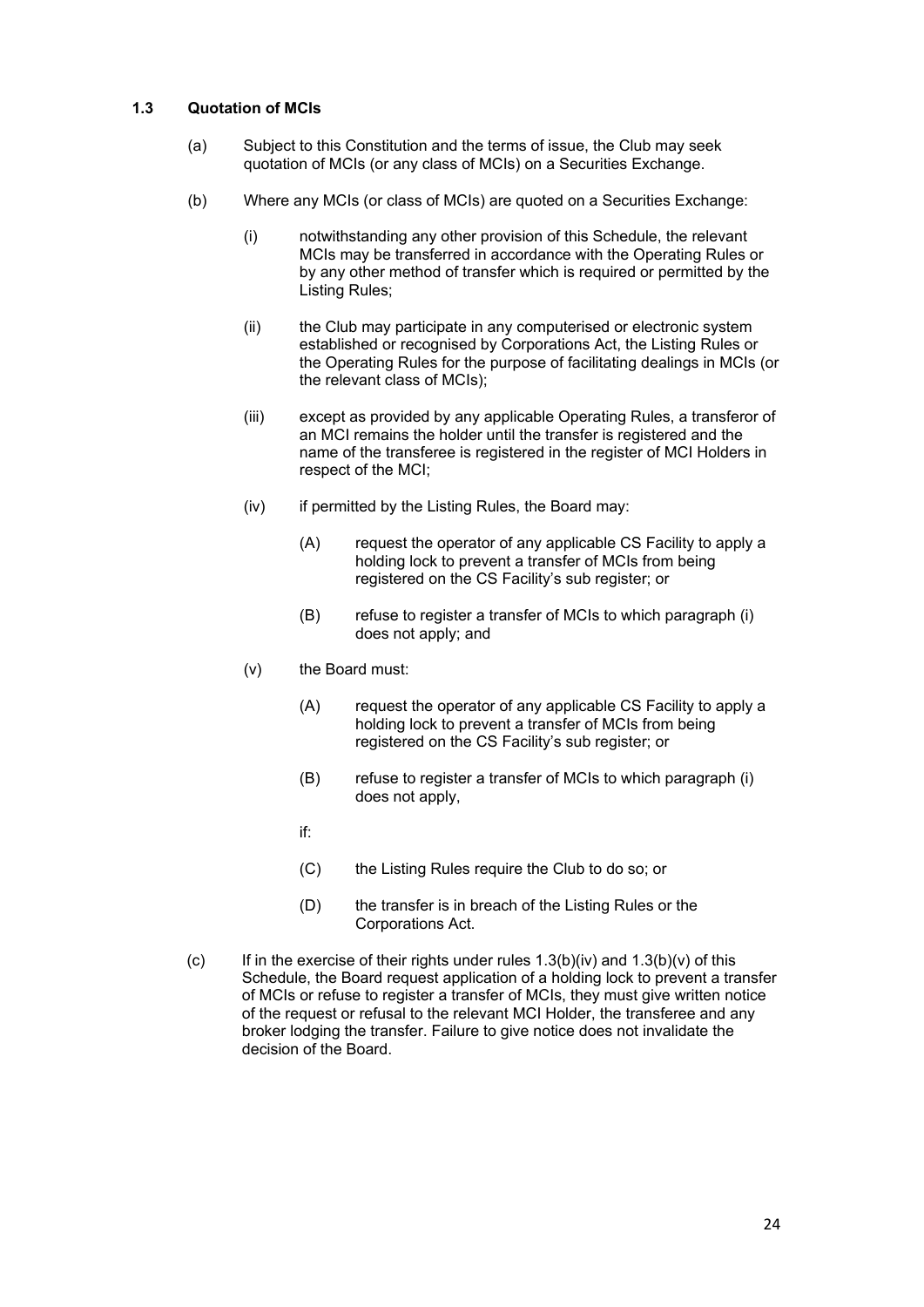# **2. Issuance of MCIs**

# **2.1 Issue of MCIs**

The Club may issue MCIs, including MCIs which are, or at the option of the Club are, liable to be redeemed.

#### **2.2 Terms of issue of MCIs**

Each MCI issued by the Club, must be issued as a fully paid share and:

- (a) may confer a right to receive dividends as specified in the terms of issue (provided that an MCI must not confer on the holder a right to receive dividends that are cumulative);
- (b) may confer a right on its holder to receive dividends in priority to, equally with, or subordinated to, the payment of any dividend on any other class of MCIs;
- (c) may confer a right on its holder in a winding up and on redemption (if redeemable) to payment in priority to, equally with, or subordinated to, any other class of MCIs as specified in the terms of issue, of:
	- (i) the amount of any dividend accrued but unpaid on the MCI at the date of winding up or the date of redemption (if redeemable); and
	- (ii) any amount paid up on the MCI or any other amount stated in, or calculated under, the terms of issue;
- (d) does not confer on its holder any right to participate in the surplus assets or property of the Club except as set out in this Schedule;
- (e) may confer a right to a bonus issue or capitalisation of profits in favour of holders of those MCIs only, as specified in the terms of issue;
- (f) may be redeemed on such conditions as specified in the terms of issue (if any); and
- (g) may entitle its holder to vote at, or may prohibit its holder from voting at, any General Meeting of the Club, as specified in the terms of issue,

 in each case, as determined by the Board under the terms of issue, provided that the rights attaching to MCIs must comply with this Constitution and the Corporations Act.

#### **2.3 Dividends**

- (a) Subject to the Corporations Act, this Constitution and the terms of issue of any MCIs, the Board may determine that a dividend is payable, fix the record date, amount and time for payment and authorise the payment to (or at the direction of) an MCI Holder entitled to that dividend. The Board may rescind or alter any such determination before payment is made.
- (b) Interest is not payable by the Club on a dividend.
- (c) Dividends on MCIs must not be paid other than in the form of cash, but may be reinvested in accordance with a dividend reinvestment plan (if any such plan has been approved by the Board).
- (d) A dividend may be paid using any payment method determined by the Board, including by means of direct credit or cheque. Payment of money is at the risk of the holder or holders to whom it is sent.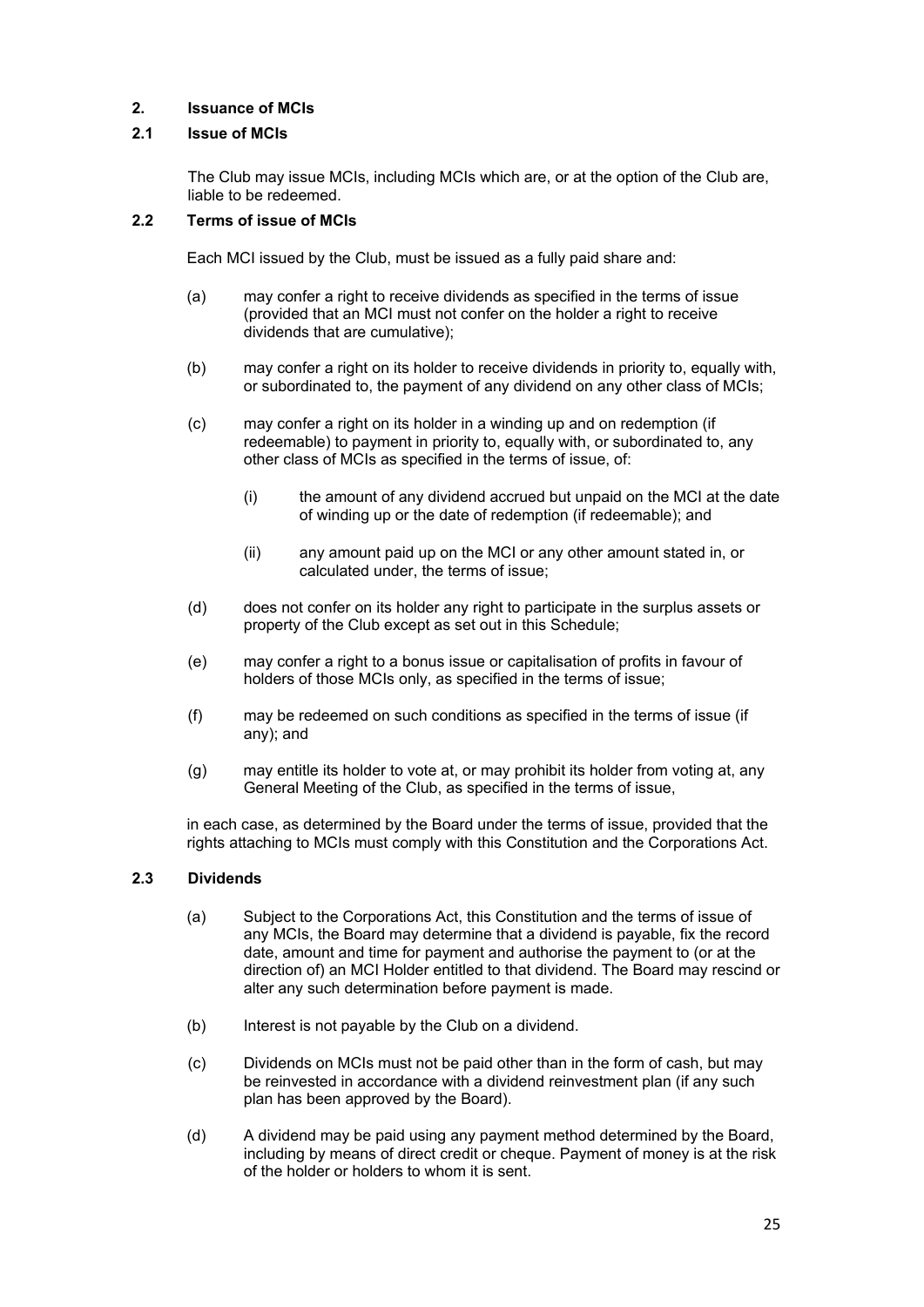# **2.4 Additional MCIs**

Subject always to these terms of the Constitution and this Schedule, the Club may at any time create and issue MCIs ranking equally with, or in priority to, MCIs already on issue or with different rights to MCIs already on issue.

#### **2.5 Variation of rights attached to MCIs**

The rights attached to MCIs (or a class of MCIs) may only be varied or cancelled by special resolution of the Club and either:

- (a) by a special resolution passed at a meeting of MCI Holders holding MCIs (or that class of MCIs in the event of a variation of rights attaching only to a class of MCIs); or
- (b) with the written consent of MCI Holders holding at least 75% of the issued MCIs (or that class of MCIs in the event of a variation of rights attaching only to a class of MCIs).

#### **2.6 Meetings of MCI Holders**

Subject to the Corporations Act, the terms of any MCIs and this Schedule, the provisions of this Constitution which deal with General Meetings of Members of the Club (including relating to the appointment of proxies, attorneys and representatives, and direct voting) shall apply, so far as they are capable of application and with necessary changes, to meetings of MCI Holders.

#### **2.7 Joint MCI Holders**

Where two or more persons are registered as the holders of an MCI, they are taken to hold the MCI as joint tenants with benefits of survivorship subject to the following provisions:

- (a) the Club is not bound to register more than three persons as the holders of an MCI (except in the case of trustees, executors or administrators of a deceased MCI Holder);
- (b) the joint holders are jointly and severally liable for all payments required to be made in respect of the MCIs;
- (c) only the person whose name appears first in the register is entitled to receive notices in respect of the MCIs; and
- (d) any one of the joint holders may vote at a meeting of MCI Holders (either personally or by proxy, attorney or representative) in respect of the MCIs and, if more than one joint holder is present at any meeting (either personally or by proxy, attorney or representative), the joint holder who is present and whose name appears first in the register is entitled alone to vote in respect of the MCIs.

#### **2.8 Register**

The Club must maintain a register of MCI Holders.

#### **2.9 Notices**

A notice may be given to an MCI Holder in any manner permitted by the relevant terms of issue.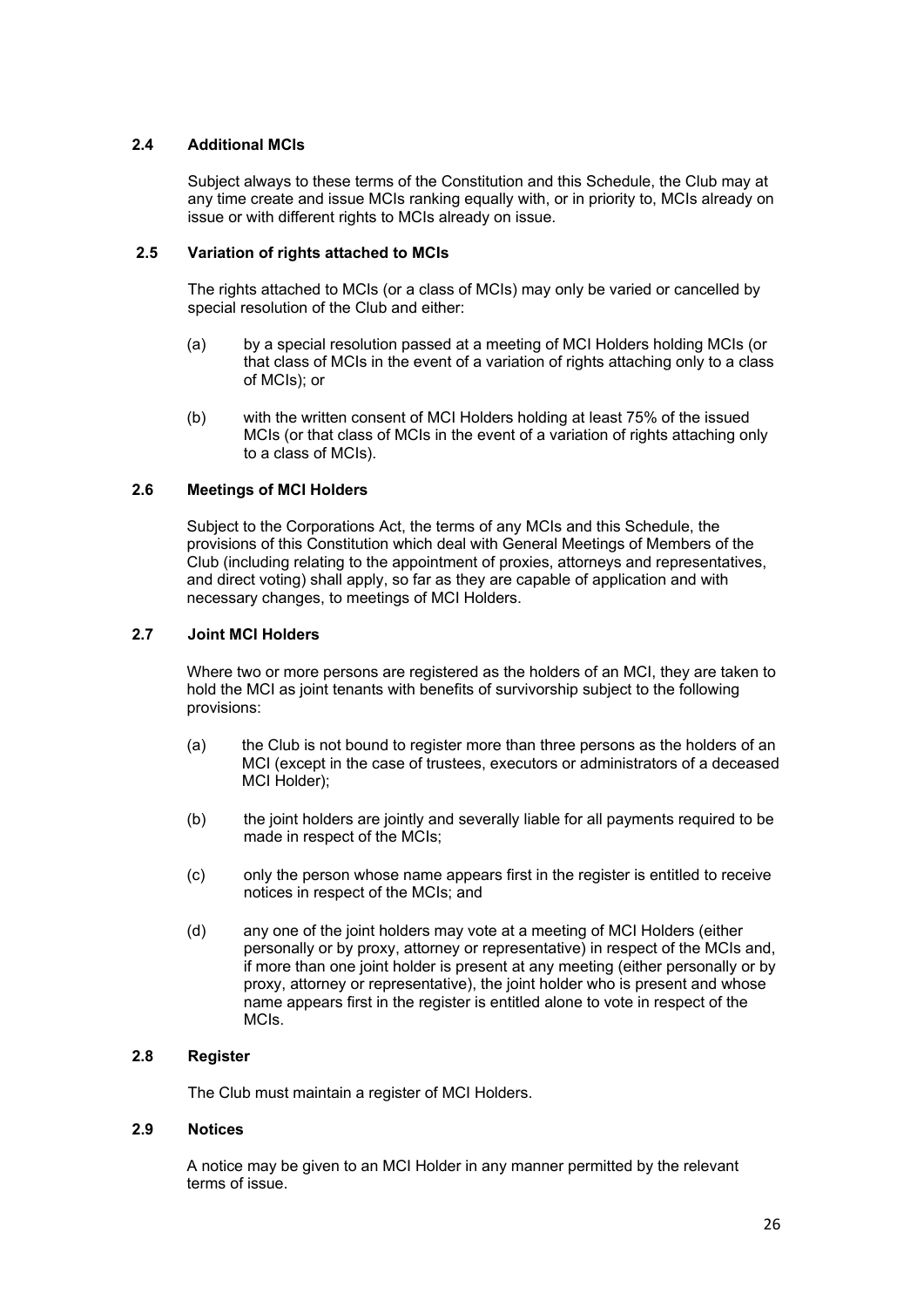# **3 Transfer of MCIs**

#### **3.1 Forms of instrument of transfer**

Subject to this Constitution, and the terms of issue of any MCIs, an MCI Holder may transfer all or any of their MCIs by any method of transfer required or permitted by the Corporations Act.

#### **3.2 Execution and delivery of transfer**

If a duly completed instrument of transfer:

- (a) is used to transfer an MCI in accordance with rule 3 of this Schedule; and
- (b) is left for registration at the share registry of the Club, accompanied by any information that the Board properly requires to show the right of the transferor to make the transfer,

the Club must, subject to this Constitution and the terms of issue of any MCIs, register the transferee as the holder of the MCI.

#### **3.3 Effect of registration**

A transfer or of an MCI remains the holder of the MCI transferred until the transfer is registered in the name of the transferee is entered in the register of MCI Holders.

#### **3.4 Club to retain instrument of transfer**

The Club must retain every instrument of transfer which is registered for the period required by any applicable law.

#### **3.5 Power to suspend registration of transfers**

Registration of transfers may be suspended at such time and for such period as the Board may determine from time to time, not exceeding 30 days in any calendar year (or otherwise as permitted or required by any applicable Operating Rules).

#### **4 Transmission of MCIs**

#### **4.1 Transmission of MCIs on death**

If an MCI Holder who does not hold MCIs jointly dies, the Club will recognise only the personal representative of the MCI Holder as being entitled to the MCI Holders' interest in the MCI.

#### **4.2 Information given by personal representative**

- (a) If the personal representative of an MCI Holder who has died gives the Board the information it reasonably requires to establish the representative's entitlement to be registered as a holder of the MCIs:
	- (i) the personal representative may:
		- (A) by giving a signed notice to the Club, elect to be registered as the holder of the MCIs; or
		- (B) by giving a completed transfer to the Club, transfer the MCIs to another person; and